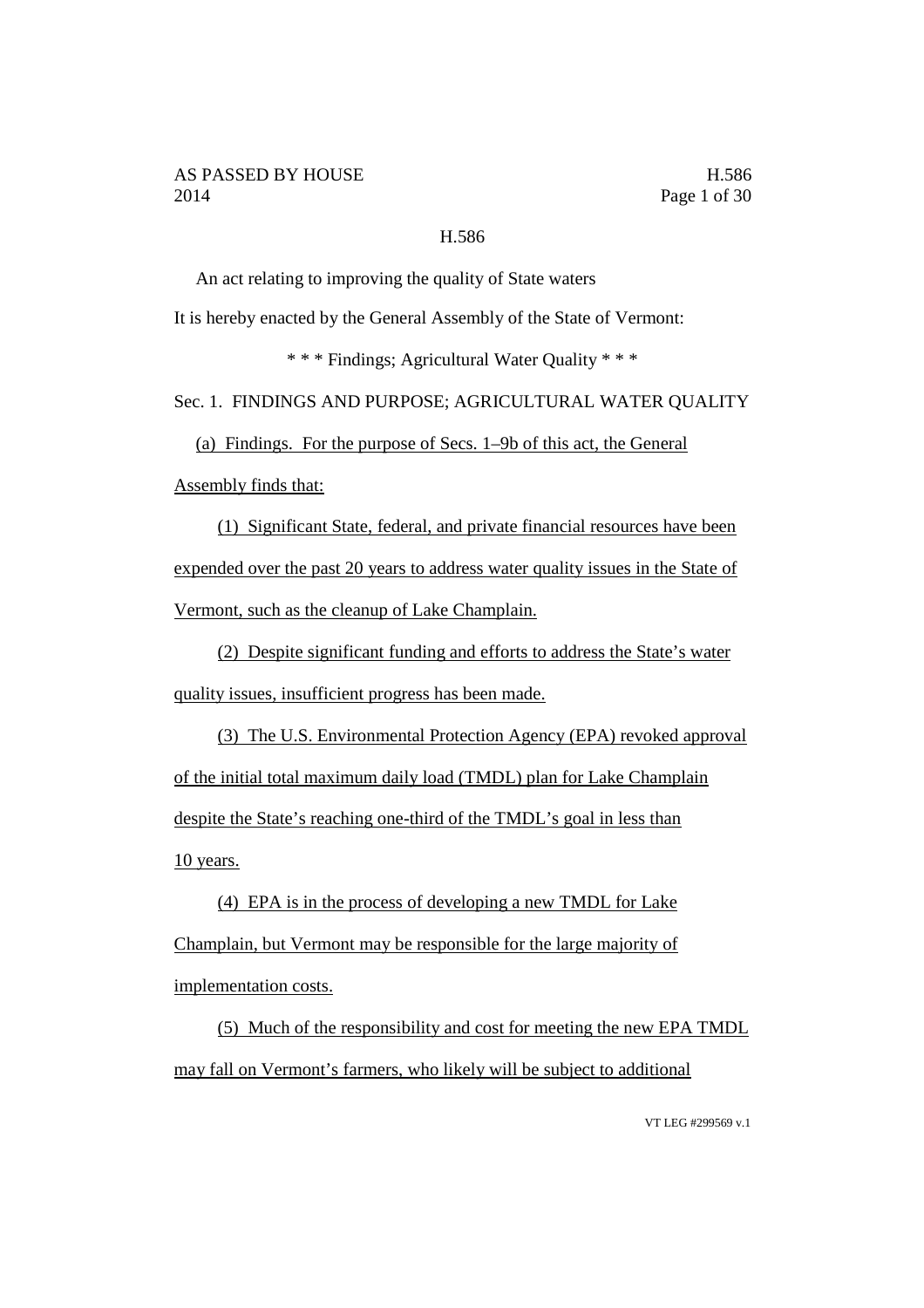requirements under the accepted agricultural practices (AAPs) and other agricultural water quality rules.

(6) Although the AAP rules were adopted in 1995, there is a general lack of awareness in the "small farm" community about the AAPs, and the Agency of Agriculture, Food and Markets should educate small farm operators in the State concerning the requirements of the AAPs.

(7) The Vermont agricultural community recognizes that it has a role to play in the future efforts to reduce nutrient loading and improve water quality in the State, but additional State and federal assistance is necessary to fulfill this role successfully, including technical and financial assistance to encourage small farms to adopt and implement nutrient management plans.

(b) Purpose. It is the purpose of Secs. 1–9b of this act to:

(1) improve the quality of the waters of Vermont;

(2) authorize proactive measures designed to implement and ultimately meet the impending TMDL for Lake Champlain and improve water quality across the State;

(3) identify cost-effective strategies for the agricultural community to address water quality issues, including best management practices and conservation practices of cover cropping, grassed waterways, manure drag lines and injection, no-till production, and contour plowing; and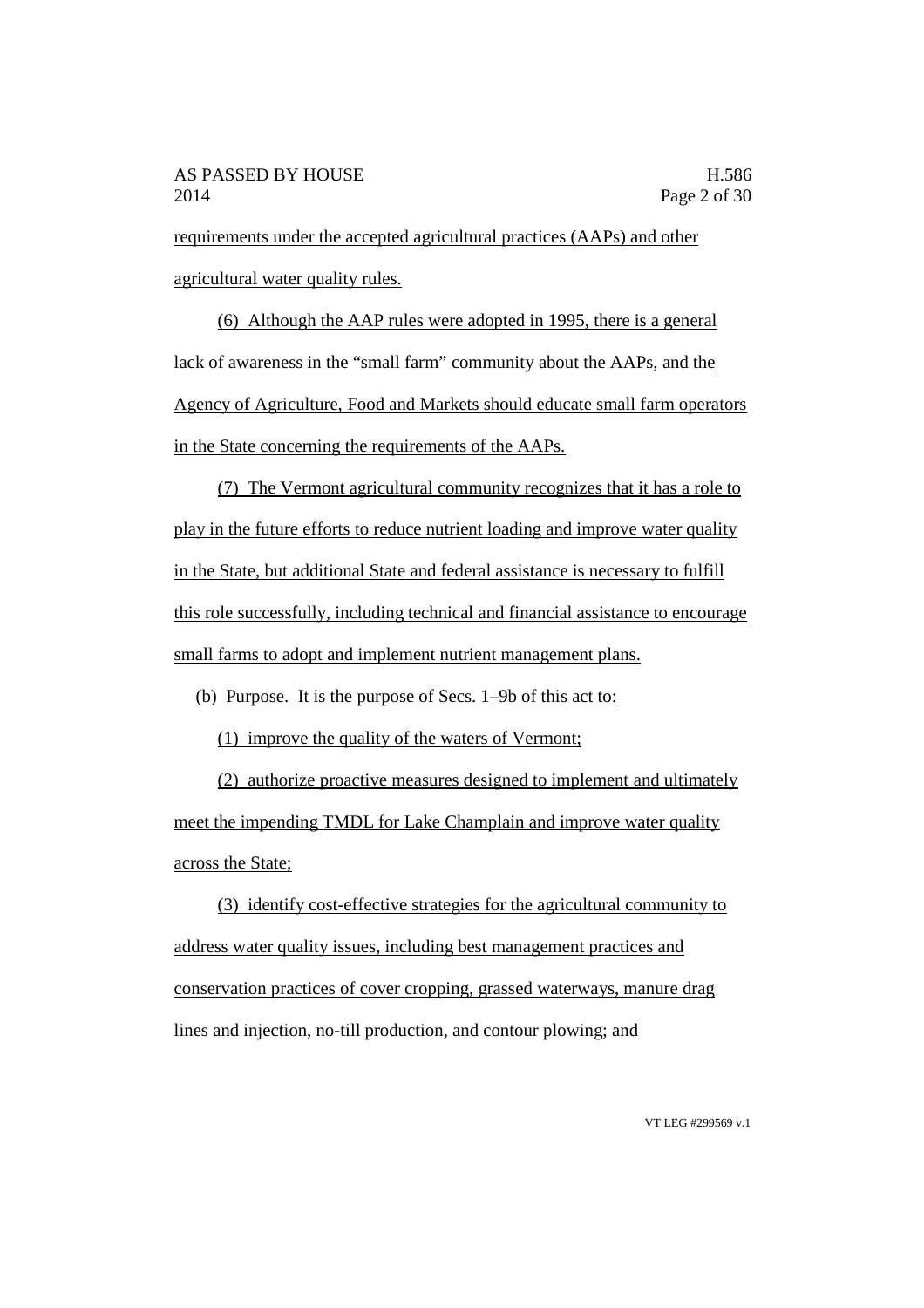(4) engage more agricultural operations in meaningful ways as part of the State's efforts to improve the quality of the waters of Vermont.

\* \* \* Agricultural Water Quality;

Small Farm Certification and Inspection \* \* \*

Sec. 2. 6 V.S.A. § 4858a is added to read:

## § 4858a. SMALL FARM CERTIFICATION

(a) Rulemaking; small farm certification. The Secretary of Agriculture, Food and Markets shall adopt by rule a requirement that all small farms in the State submit to the Secretary a certification of compliance with the accepted agricultural practices. The rules required by this subsection shall be adopted as part of the accepted agricultural practices under section 4810 of this title.

(b) Content of rules. The rules for small farm certification shall:

(1) Define what constitutes a small farm for the purposes of certification.

(2) Require a small farm to be certified under this section in order to operate in the State.

(3) Require the owner or operator of a small farm to certify to the Secretary of Agriculture, Food and Markets at least every five years that the owner or operator complies with the accepted agricultural practices adopted under section 4810 of this title. The certification shall identify the farm subject to the certification and the person or persons who own or operate the farm.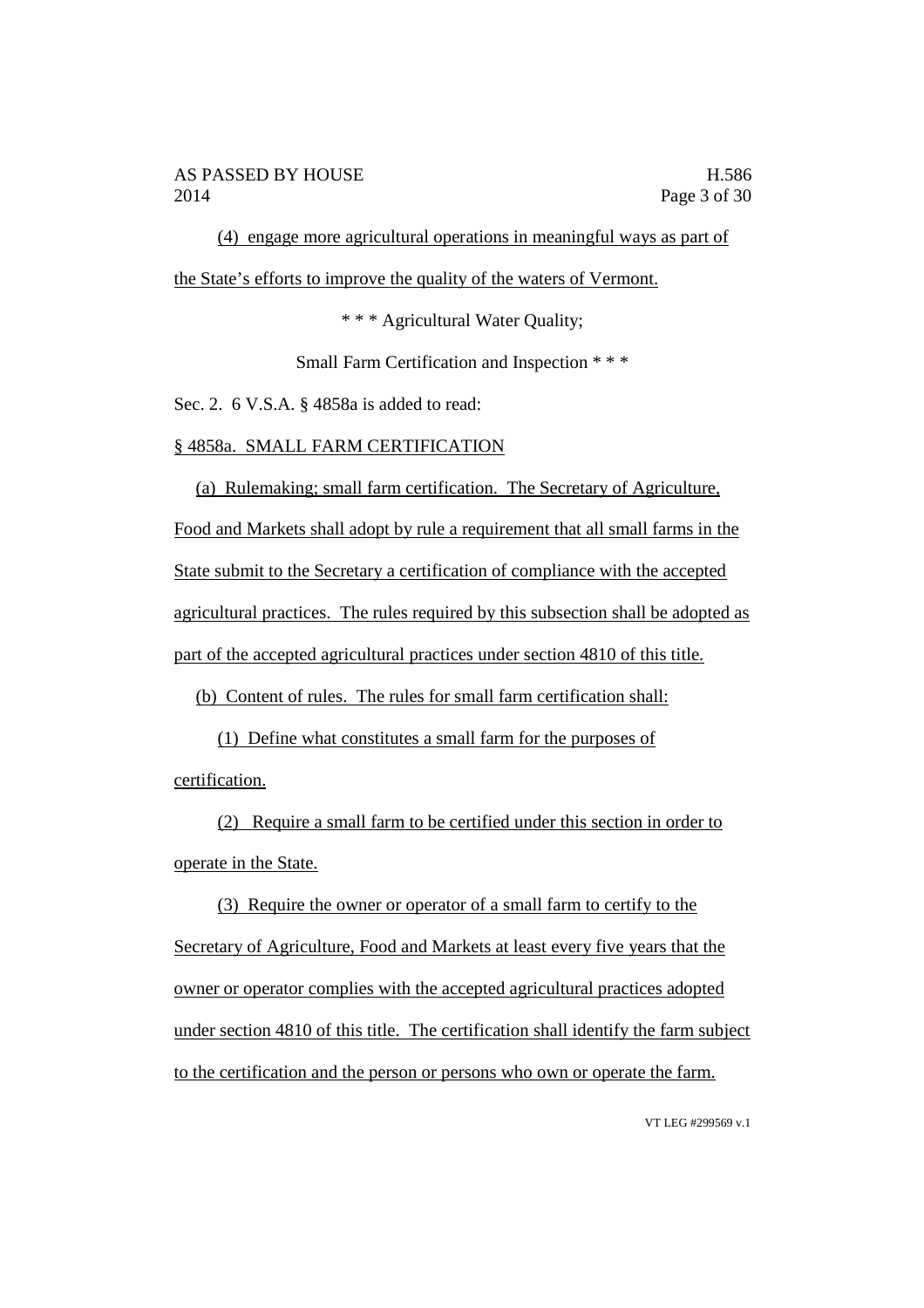The owner or operator of the farm shall certify compliance with the accepted agricultural practices, including that:

(A) The farm does not directly discharge wastes into the surface waters from a discrete conveyance such as a pipe, ditch, or conduit without a permit under 10 V.S.A. § 1258.

(B) Manure stacking sites, fertilizer storage, and other nutrient source storage on the farm are not located within 100 feet of private wells.

(C) Manure is not stacked or stored on lands subject to annual overflow from adjacent waters.

(D) Manure is not field stacked on unimproved sites within 100 feet of a surface water.

(E) Barnyards, waste management systems, animal holding areas, and production areas shall be constructed, managed, and maintained to prevent runoff of waste to surface water, to groundwater, or across property boundaries.

(F) Nutrient application on the farm is based on soil testing by field and is consistent with University recommendations, standard agricultural practices, or a Secretary-approved nutrient management plan for the farm.

(G) Manure on the farm is not applied within 25 feet of an adjoining surface water, is not applied within 10 feet of a ditch, or is applied in such a manner as to enter surface water.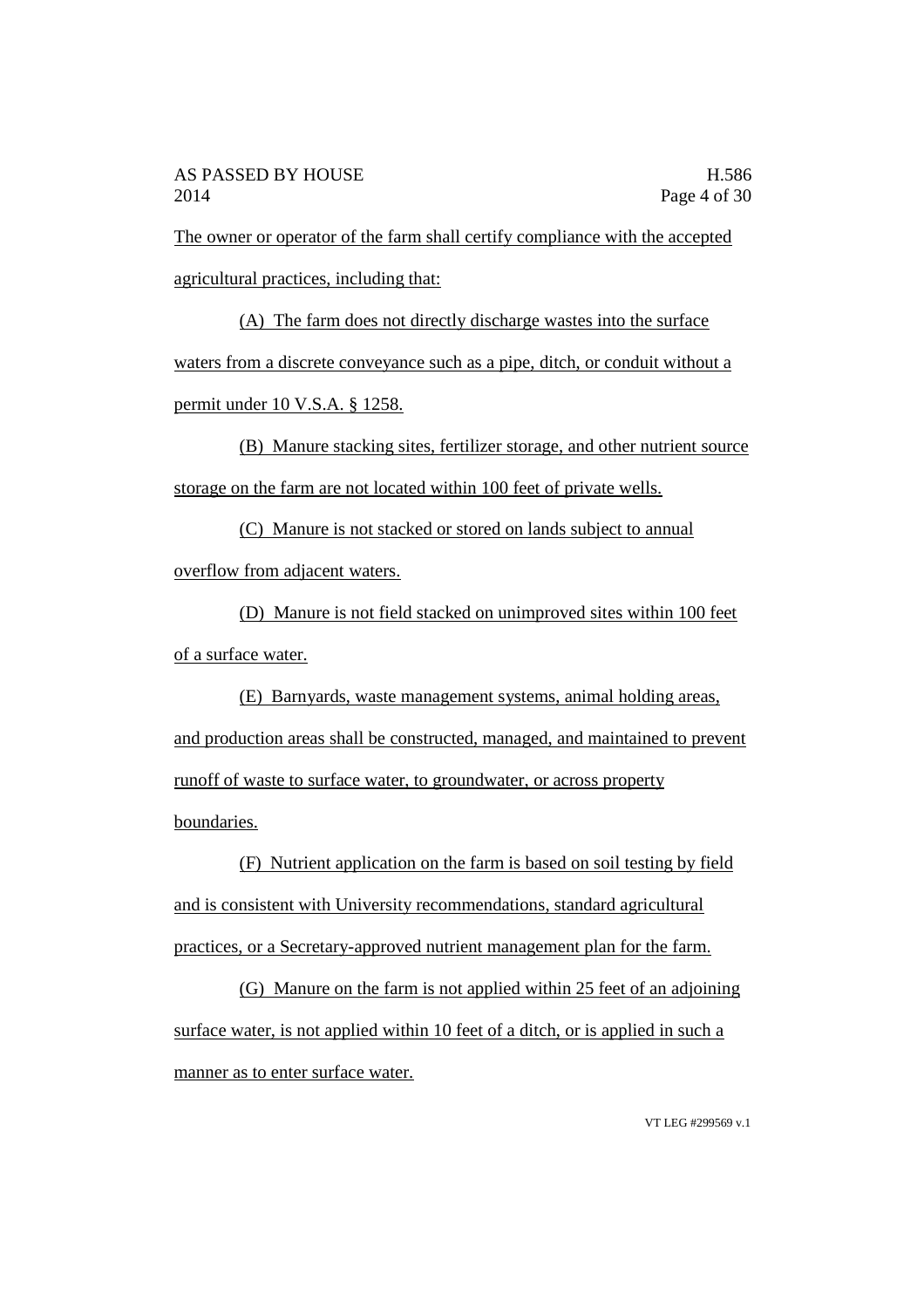(H) Fertigation and chemigation equipment is operated only with an adequate anti-siphon device between the system and the water source.

(I) Cropland on the farm is cultivated in a manner that results in an average soil loss of less than or equal to the soil loss tolerance for the prevalent soil, known as 1T, as calculated through application of the Revised Universal Soil Loss Equation, or through the application of similarly accepted models.

(J) A vegetative buffer zone of perennial vegetation is maintained between annual croplands and the top of the bank of adjoining surface waters in a manner that complies with requirements of the accepted agricultural practices.

(K) Manure, fertilizer, pesticide storage structures, and farm structures are not located within a floodway area as presented on National Flood Insurance Maps on file with town clerks or within a Fluvial Erosion Hazard Zone as designated by municipal bylaw or ordinance.

(4) Authorize the Secretary to visit small farms in the State for the purposes of assessing compliance with the accepted agricultural practices and consistency with a certification issued under this section. The Secretary may prioritize visits to small farms in the State based on identified water quality issues posed by a farm.

(5) Require notice to the Secretary of a change of ownership or a change of operator of a small farm and the time frame by which a new owner or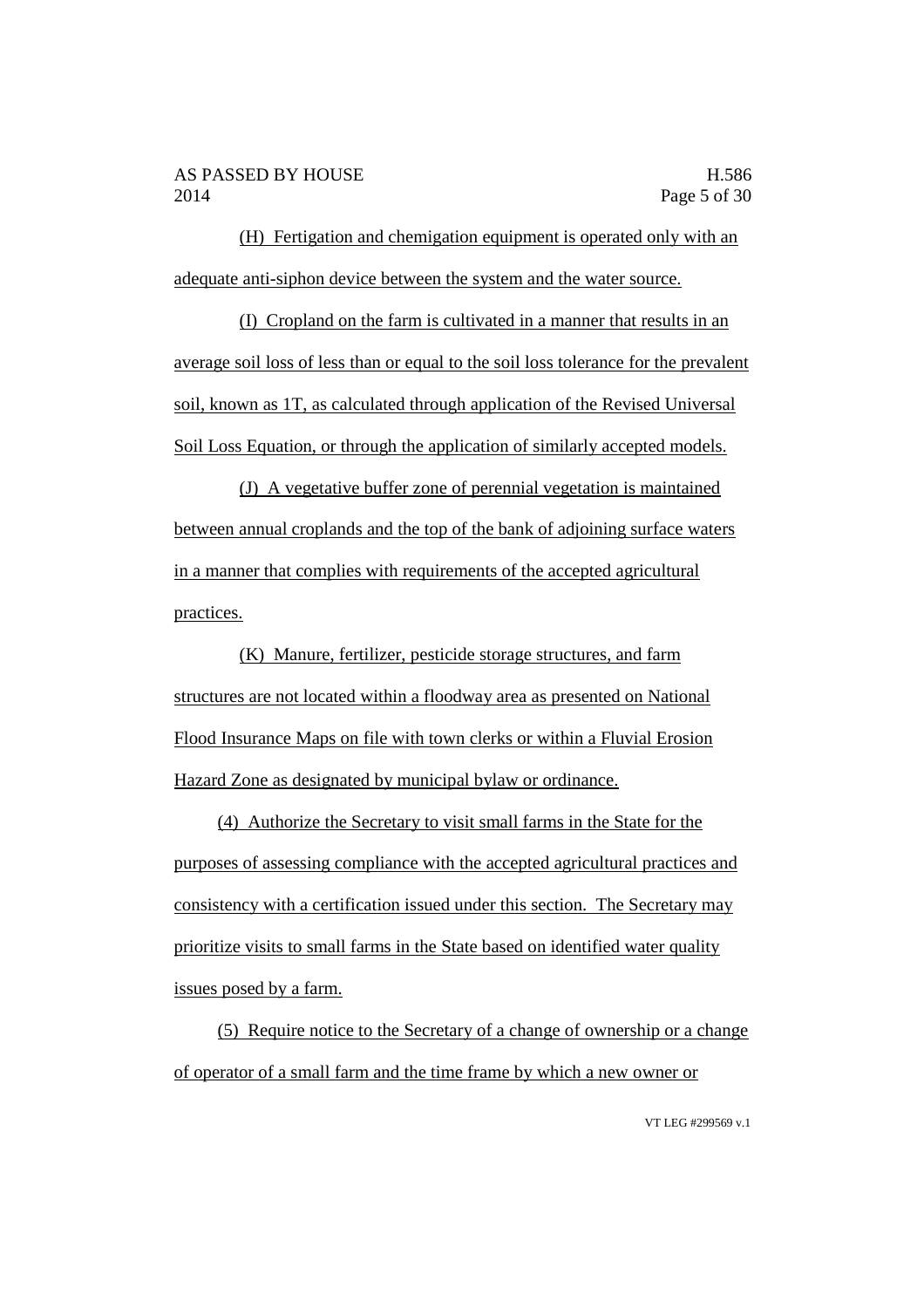operator shall be required to certify compliance with the accepted agricultural practices under this section.

(c)(1) Identification; ranking of water quality needs. During a visit to a small farm required under subsection (b) of this section, the Secretary shall identify areas where the farm could benefit from capital, structural, or technical assistance in order to improve or come into compliance with the accepted agricultural practices.

(2) Annually, the Secretary shall establish a priority ranking system for small farms according to the degree of assistance required for compliance with the accepted agricultural practices if the identified capital, structural, or technical needs on the farm are not addressed.

(3) Notwithstanding the requirements of section 4823 of this title, farms identified under subdivision (2) of this subsection in the greatest level of need in order to come into compliance with the accepted agricultural practices shall be given first priority for State financial assistance under subchapter 3 of this chapter, provided that the Secretary may give first priority for financial assistance to any farm other than one identified under subdivision (2) of this subsection when the Secretary determines that a farm needs assistance to address a water quality issue that requires immediate abatement.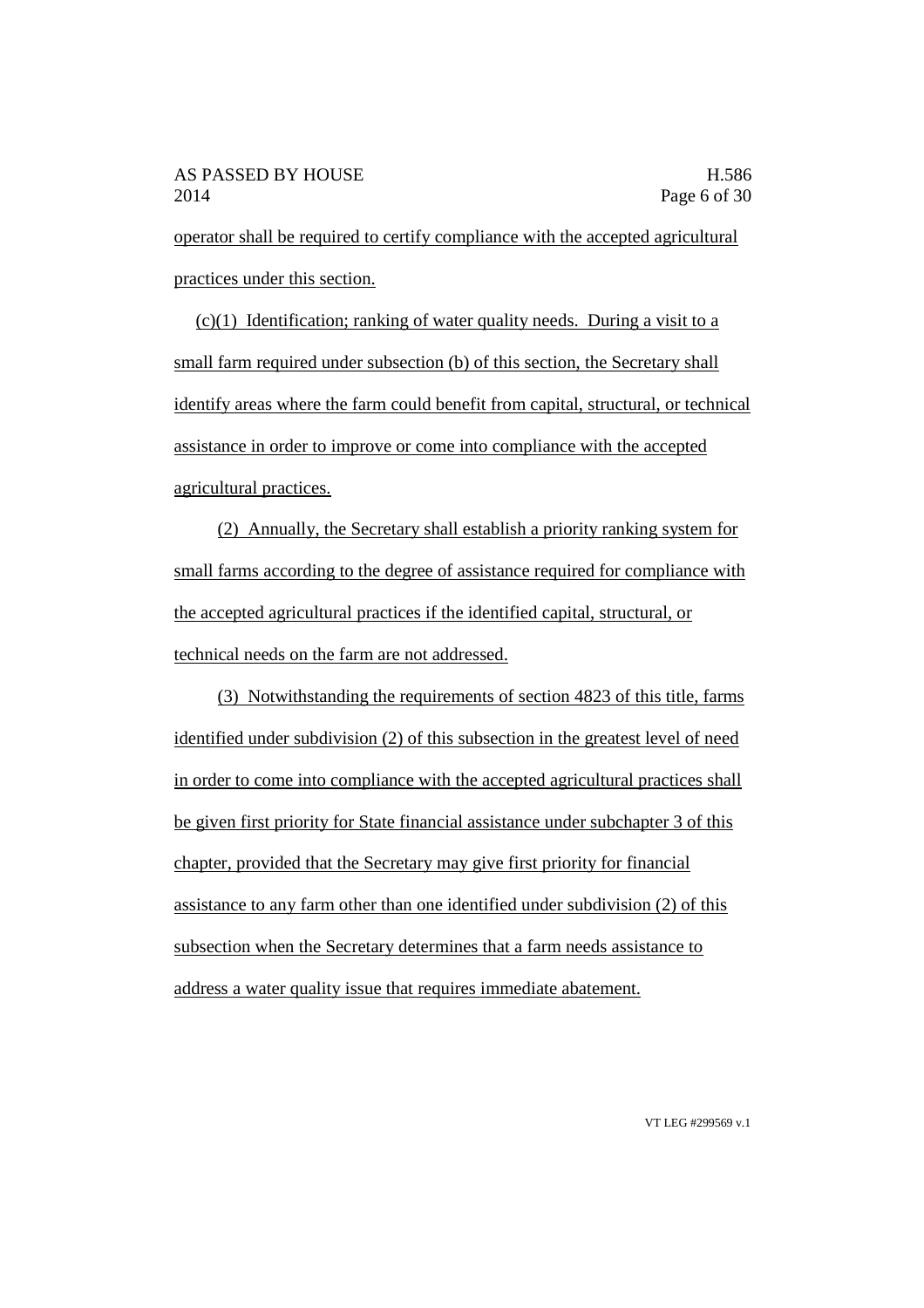## AS PASSED BY HOUSE H.586 2014 Page 7 of 30

Sec. 3. 6 V.S.A. § 4860 is amended to read:

### § 4860. REVOCATION; ENFORCEMENT

(a) The secretary Secretary may revoke coverage under a general permit  $\theta$ r, an individual permit, or a small farm certification issued under this subchapter after following the same process prescribed by section 2705 of this title regarding the revocation of a handler's license. The secretary Secretary may also seek enforcement remedies under sections 1, 11, 12, 13, 16, and 17 of this title as well as assess an administrative penalty under section 15 of this title from any person who fails to comply with any permit provision as required by this subchapter or who violates the terms or conditions of coverage under any general permit or, any individual permit, or any small farm certification issued under this subchapter. However, notwithstanding provisions of section 15 of this title to the contrary, the maximum administrative penalty assessed for a violation of this subchapter shall not exceed \$5,000.00 for each violation, and the maximum amount of any penalty assessed for separate and distinct violations of this chapter shall not exceed \$50,000.00.

(b) Any person who violates any provision of this subchapter or who fails to comply with any order or the terms of any permit or certification issued in accordance with this subchapter shall be fined not more than \$10,000.00 for each violation. Each violation may be a separate offense and, in the case of a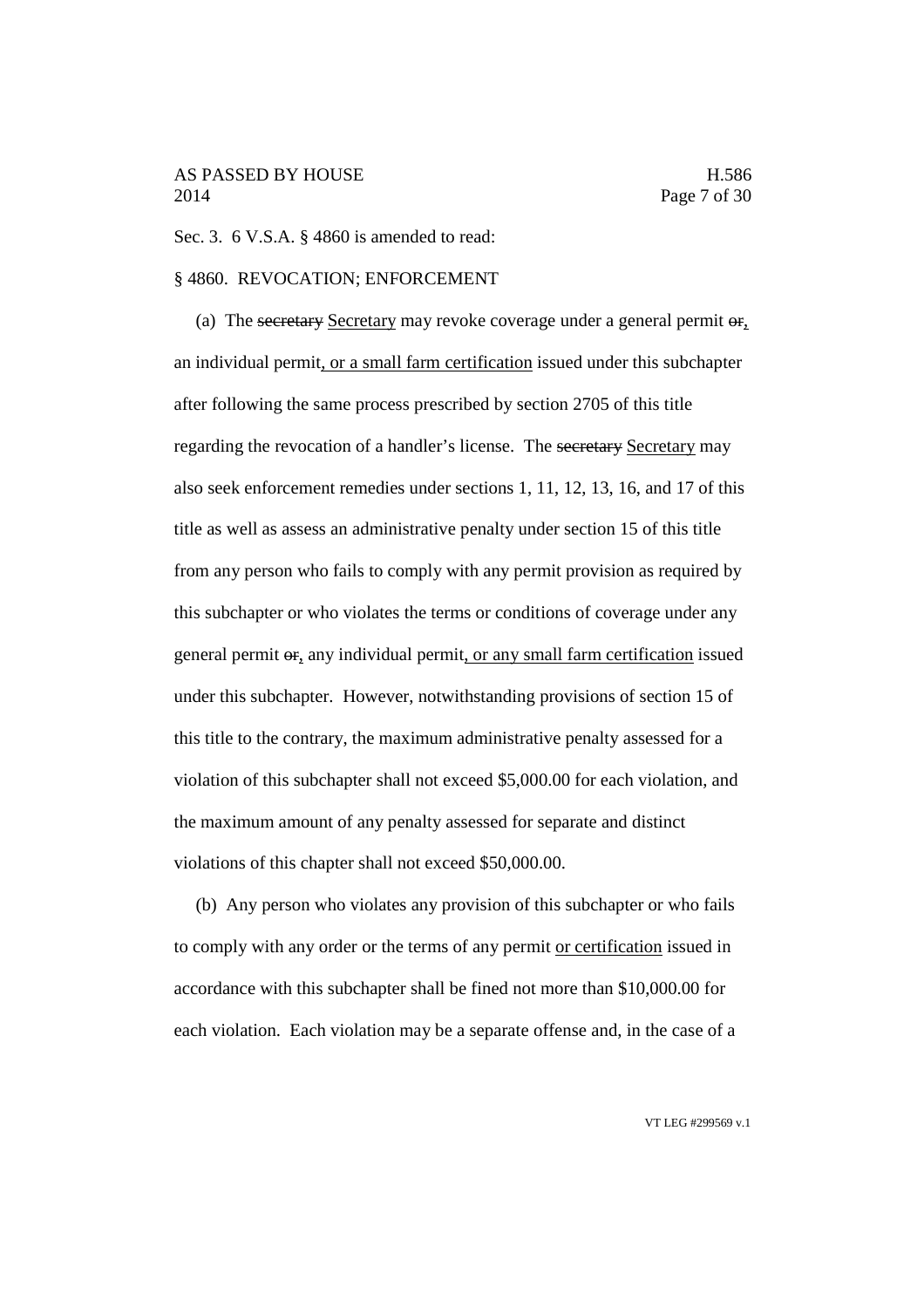continuing violation, each day's continuance may be deemed a separate offense.

(c) Any person who knowingly makes any false statement, representation, or certification in any application, record, report, plan, certification, or other document filed or required to be maintained by this subchapter or by any permit, rule, regulation, or order issued under this subchapter, or who falsifies, tampers with, or knowingly renders inaccurate any monitoring device or method required to be maintained by this subchapter or by any permit, rule, regulation, or order issued under this subchapter shall upon conviction be punished by a fine of not more than \$5,000.00 for each violation. Each violation may be a separate offense and, in the case of a continuing violation, each day's continuance may be deemed a separate offense.

Sec. 4. 6 V.S.A. § 4810 is amended to read:

## § 4810. AUTHORITY; COOPERATION; COORDINATION

(a) Agricultural land use practices. In accordance with 10 V.S.A. § 1259(i), the secretary Secretary shall adopt by rule, pursuant to 3 V.S.A. chapter 25 of Title 3, and shall implement and enforce agricultural land use practices in order to reduce the amount of agricultural pollutants entering the waters of the state State. These agricultural land use practices shall be created in two categories, pursuant to subdivisions (1) and (2) of this subsection.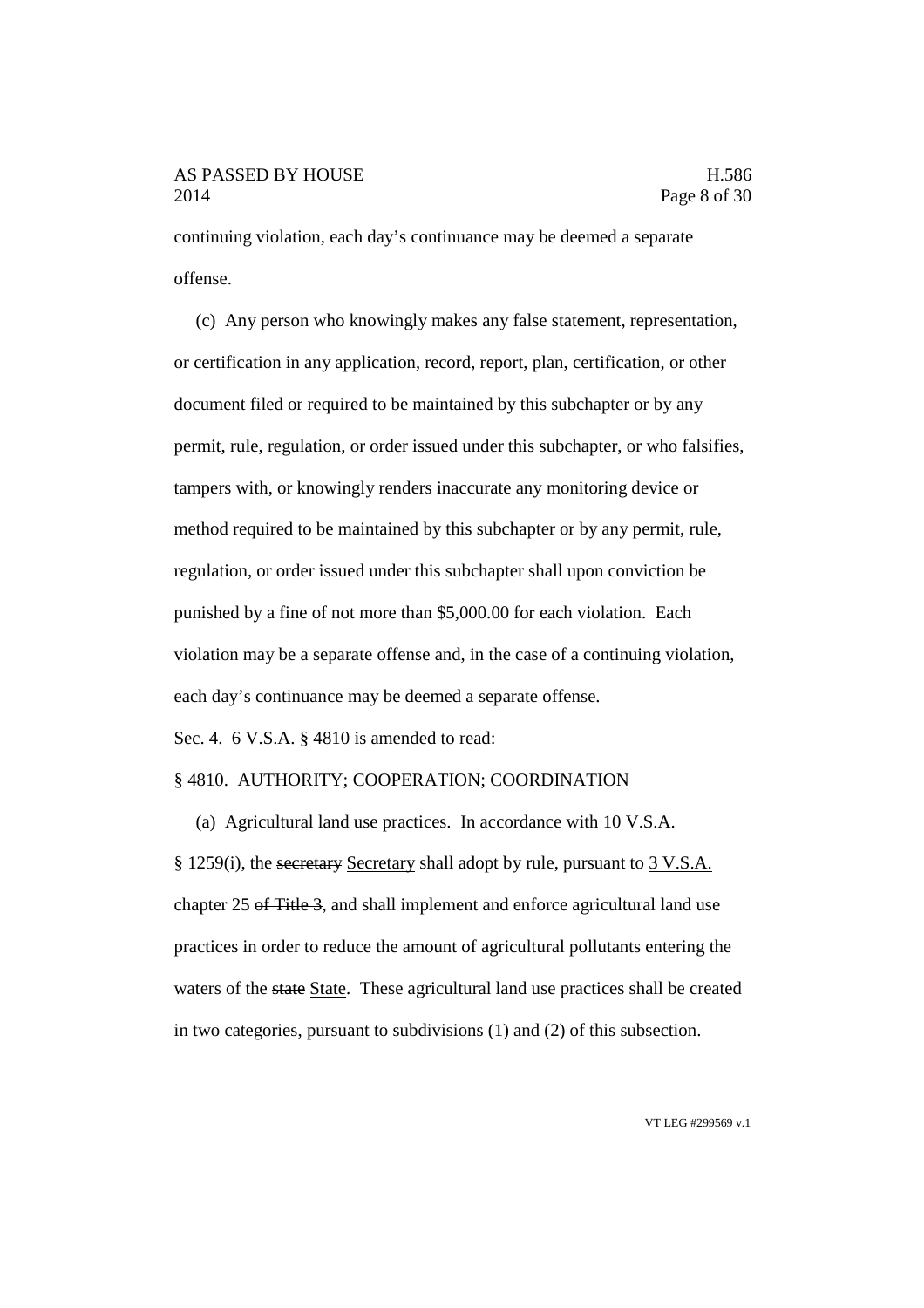#### AS PASSED BY HOUSE H.586 2014 Page 9 of 30

(1) "Accepted Agricultural Practices" (AAPs) shall be standards to be followed in conducting agricultural activities in this state State. These standards shall address activities which have a potential for causing pollutants to enter the groundwater and waters of the state State, including dairy and other livestock operations plus all forms of crop and nursery operations and on-farm or agricultural fairground, registered pursuant to 20 V.S.A. § 3902, livestock and poultry slaughter and processing activities. The AAPs shall include, as well as promote and encourage, practices for farmers in preventing pollutants from entering the groundwater and waters of the state State when engaged in, but not limited to, animal waste management and disposal, soil amendment applications, plant fertilization, and pest and weed control. Persons engaged in farming, as defined in 10 V.S.A. § 6001, who follow these practices shall be presumed to be in compliance with water quality standards. AAPs shall be practical and cost effective to implement. The AAPs for groundwater shall include a process under which the agency Agency shall receive, investigate, and respond to a complaint that a farm has contaminated the drinking water or groundwater of a property owner.

(2) "Best Management Practices" (BMPs) may be required by the secretary Secretary on a case by case case-by-case basis. Before requiring BMPs, the secretary Secretary shall determine that sufficient financial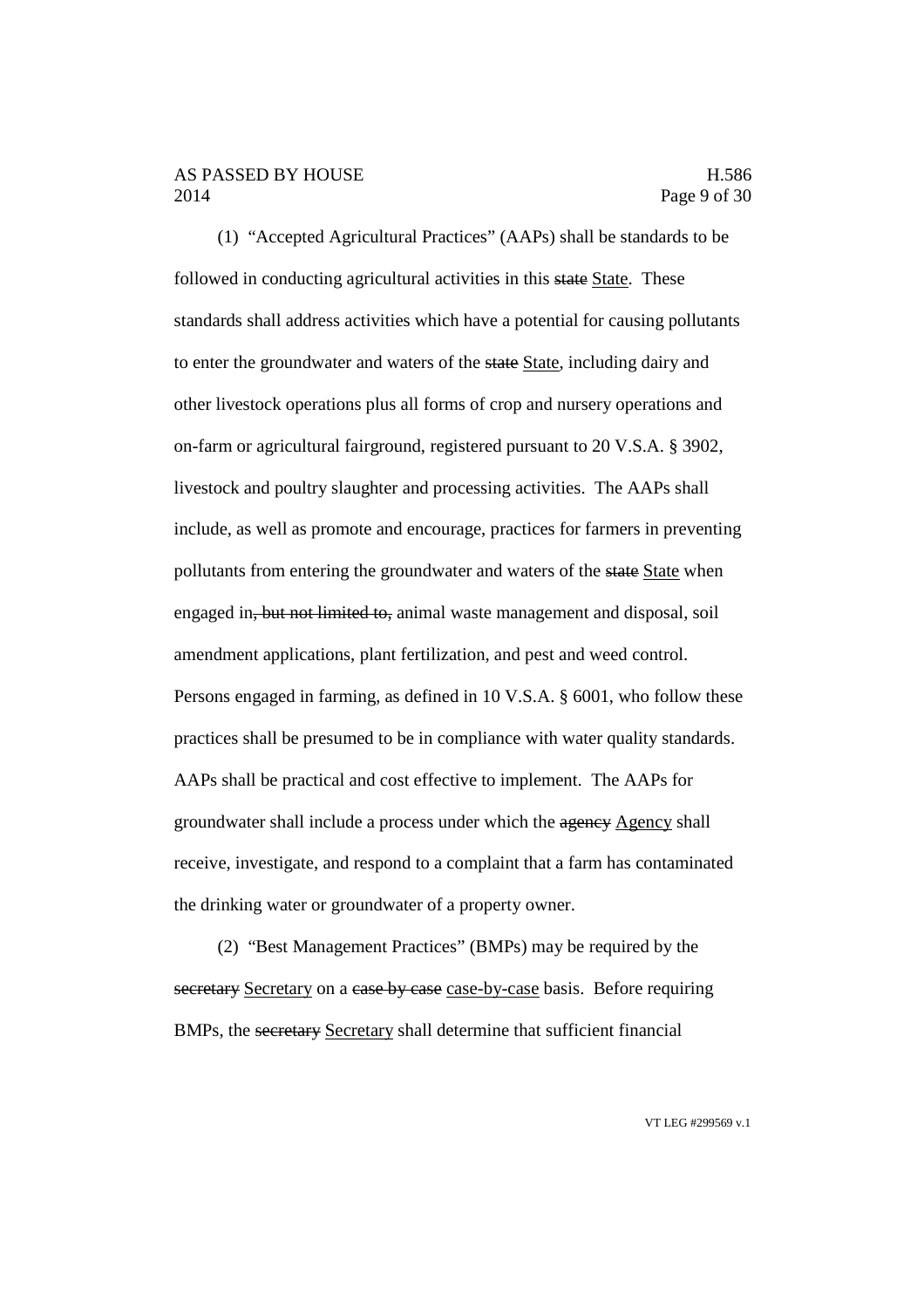### AS PASSED BY HOUSE H.586 2014 Page 10 of 30

assistance is available to assist farmers in achieving compliance with applicable BMPs. BMPs shall be practical and cost effective to implement.

(b) Cooperation and coordination. The secretary of agriculture, food and markets Secretary of Agriculture, Food and Markets shall coordinate with the secretary of natural resources Secretary of Natural Resources in implementing and enforcing programs, plans, and practices developed for reducing and eliminating agricultural non-point source pollutants and discharges from concentrated animal feeding operations. The secretary of agriculture, food and markets Secretary of Agriculture, Food and Markets and the secretary of natural resources Secretary of Natural Resources shall develop a memorandum of understanding for the non-point program describing program administration, grant negotiation, grant sharing, and how they will coordinate watershed planning activities to comply with Public Law 92-500. The secretary of agriculture, food and markets Secretary of Agriculture, Food and Markets and the secretary of the agency of natural resources Secretary of Natural Resources shall also develop a memorandum of understanding according to the public notice and comment process of 10 V.S.A. § 1259(i) regarding the implementation of the federal concentrated animal feeding operation program and the relationship between the requirements of the federal program and the state State agricultural water quality requirements for large, medium, and small farms under chapter 215 of this title. The memorandum of understanding shall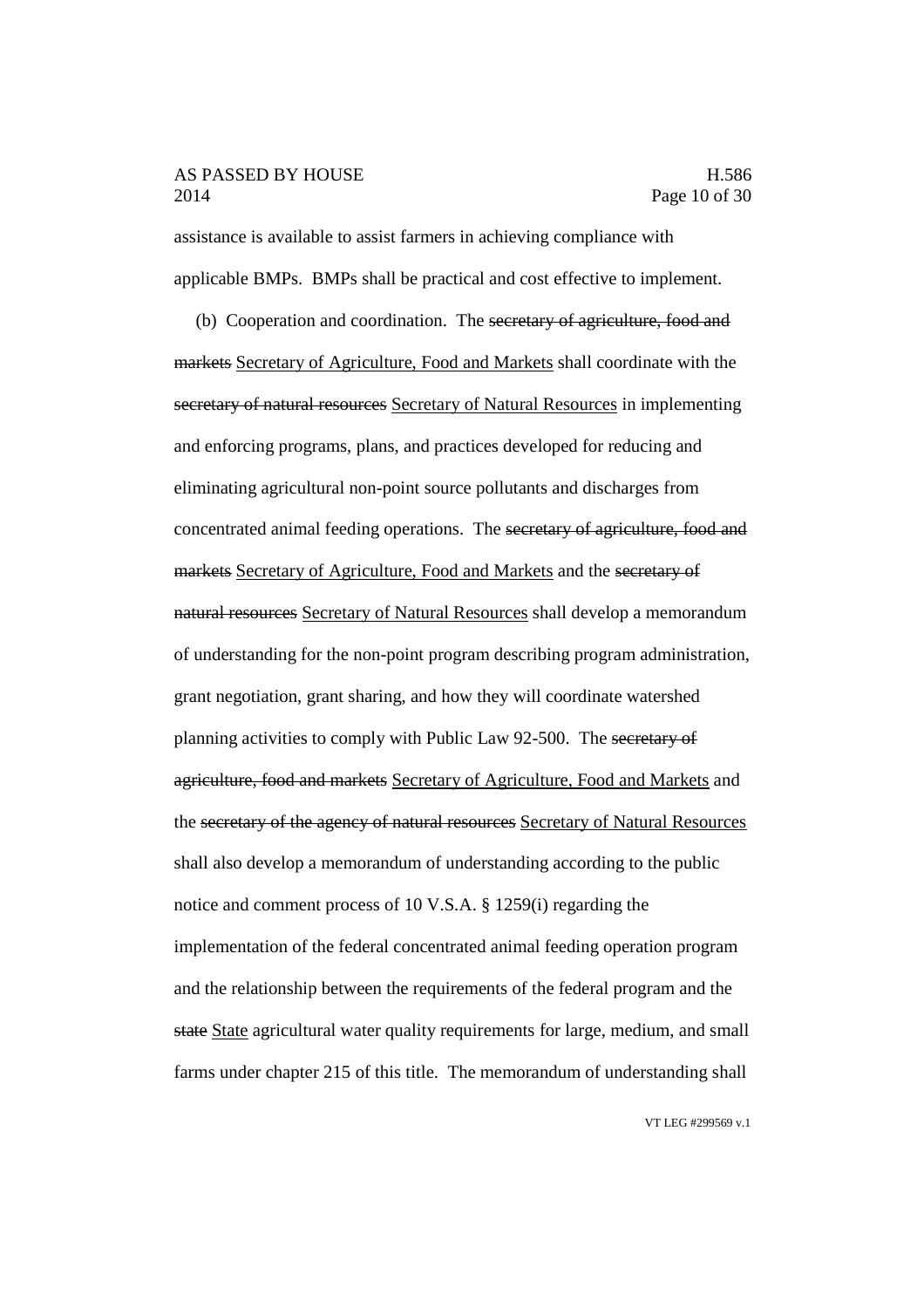#### AS PASSED BY HOUSE H.586 2014 Page 11 of 30

describe program administration, permit issuance, an appellate process, and enforcement authority and implementation. The memorandum of understanding shall be consistent with the federal National Pollutant Discharge Elimination System permit regulations for discharges from concentrated animal feeding operations. The allocation of duties under this chapter between the secretary of agriculture, food and markets Secretary of Agriculture, Food and Markets and the secretary of natural resources Secretary of Natural Resources shall be consistent with the secretary's Secretary's duties, established under the provisions of 10 V.S.A. § 1258(b), to comply with Public Law 92-500. The secretary of natural resources Secretary of Natural Resources shall be the state State lead person in applying for federal funds under Public Law 92-500, but shall consult with the secretary of agriculture, food and markets Secretary of Agriculture, Food and Markets during the process. The agricultural non-point source program may compete with other programs for competitive watershed projects funded from federal funds. The secretary of agriculture, food and markets Secretary of Agriculture, Food and Markets shall be represented in reviewing these projects for funding. Actions by the secretary of agriculture, food and markets Secretary of Agriculture, Food and Markets under this chapter concerning agricultural non-point source pollution shall be consistent with the water quality standards and water pollution control requirements of 10 V.S.A. chapter 47 of Title 10 and the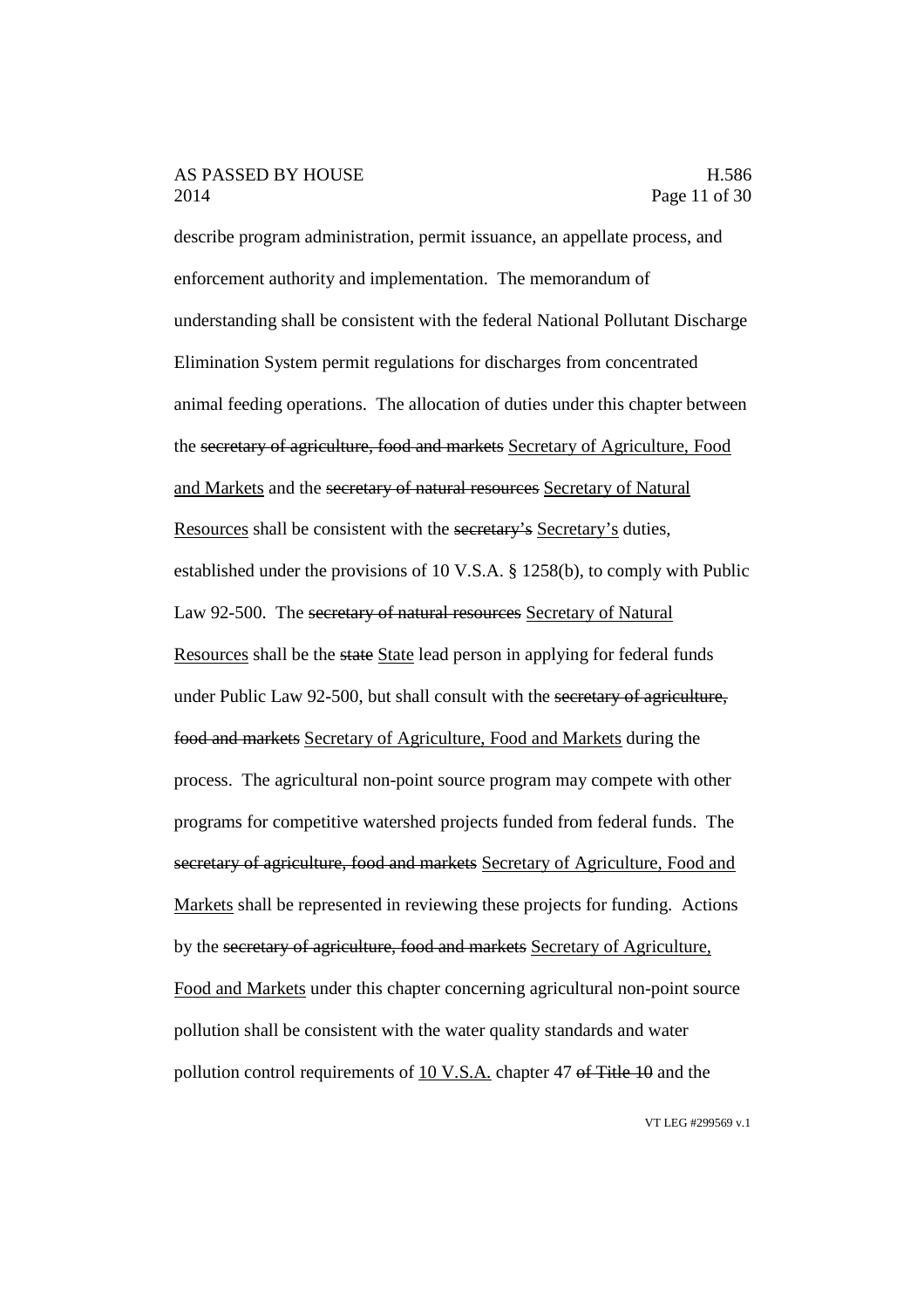### AS PASSED BY HOUSE H.586 2014 Page 12 of 30

federal Clean Water Act as amended. In addition, the secretary of agriculture, food and markets Secretary of Agriculture, Food and Markets shall coordinate with the secretary of natural resources Secretary of Natural Resources in implementing and enforcing programs, plans, and practices developed for the proper management of composting facilities when those facilities are located on a farm.

(c) The Secretary of Agriculture, Food and Markets shall amend by rule the accepted agricultural practices required under this section to include requirements for the certification of small farms under section 4858a of this title. The rules adopted under this section shall be at least as stringent as the requirements of section 4858a of this title.

\* \* \* Agricultural Water Quality; Corrective Actions \* \* \* Sec. 5. 6 V.S.A. § 4812 is amended to read:

## § 4812. CORRECTIVE ACTIONS

(a) When the secretary of agriculture, food and markets Secretary of Agriculture, Food and Markets determines that a person engaged in farming is managing a farm using practices which are inconsistent with the practices defined by requirements of this chapter or rules adopted under this subchapter, the secretary Secretary may issue a written warning which shall be served in person or by certified mail, return receipt requested. The warning shall include a brief description of the alleged violation, identification of this statute and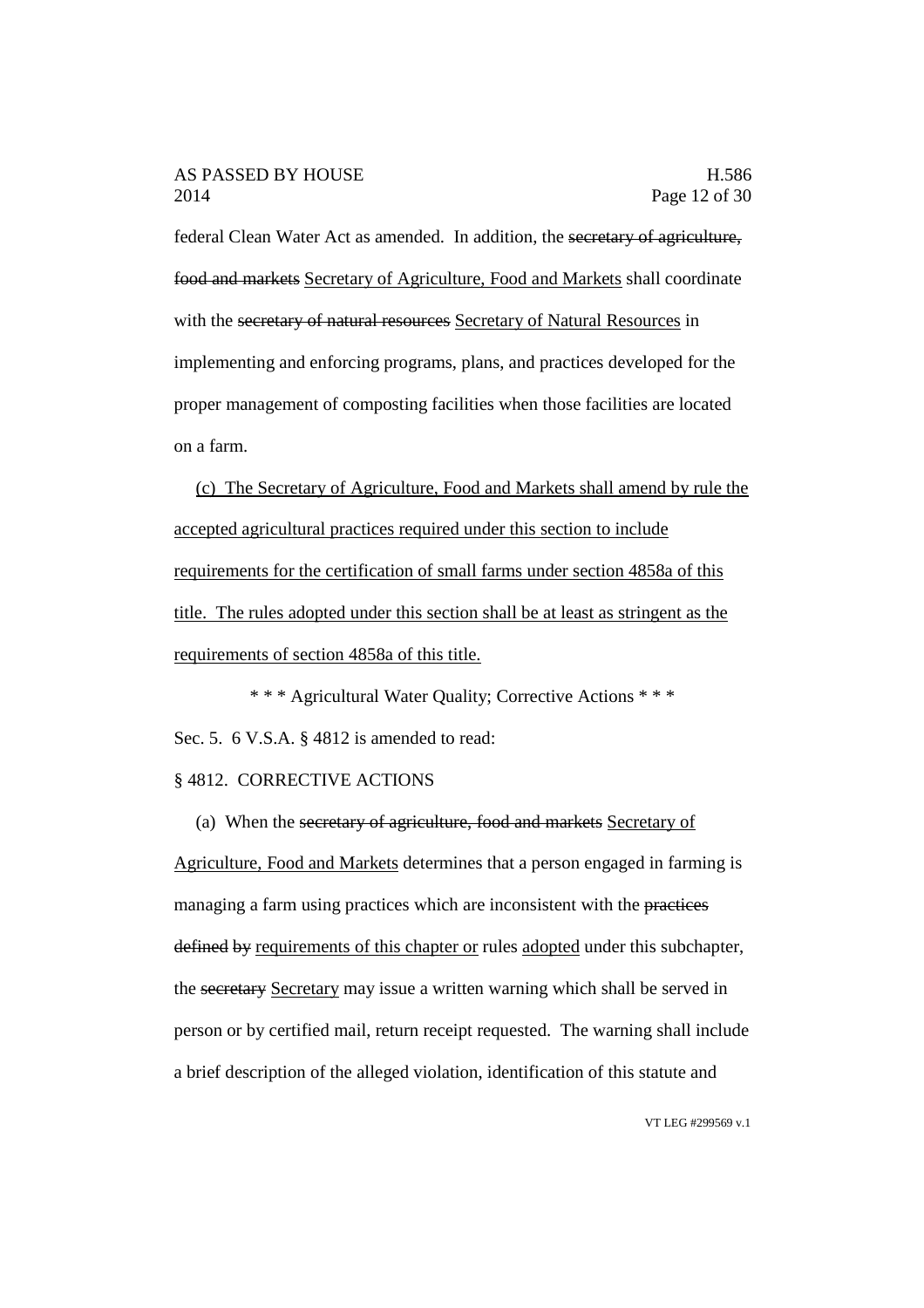### AS PASSED BY HOUSE H.586 2014 Page 13 of 30

applicable rules, a recommendation for corrective actions that may be taken by the person, along with a summary of federal and state assistance programs which may be utilized by the person to remedy the violation and a request for an abatement schedule from the person according to which the practice shall be altered. The person shall have 30 days to respond to the written warning and shall provide an abatement schedule for curing the violation and a description of the corrective action to be taken to cure the violation. If the person fails to respond to the written warning within this period or to take corrective action to change the practices in order to protect water quality, the secretary Secretary may act pursuant to subsection (b) of this section in order to protect water quality.

(b) After an opportunity for a hearing, the secretary The Secretary may:

(1) issue cease and desist orders and administrative penalties in accordance with the requirements of sections 15, 16, and 17 of this title; and

 $(2)$  institute appropriate proceedings on behalf of the agency  $\triangle$  Agency to enforce this subchapter.

(c) Whenever the secretary Secretary believes that any person engaged in farming is in violation of this subchapter or rules adopted thereunder, an action may be brought in the name of the agency Agency in a court of competent jurisdiction to restrain by temporary or permanent injunction the continuation or repetition of the violation. The court may issue temporary or permanent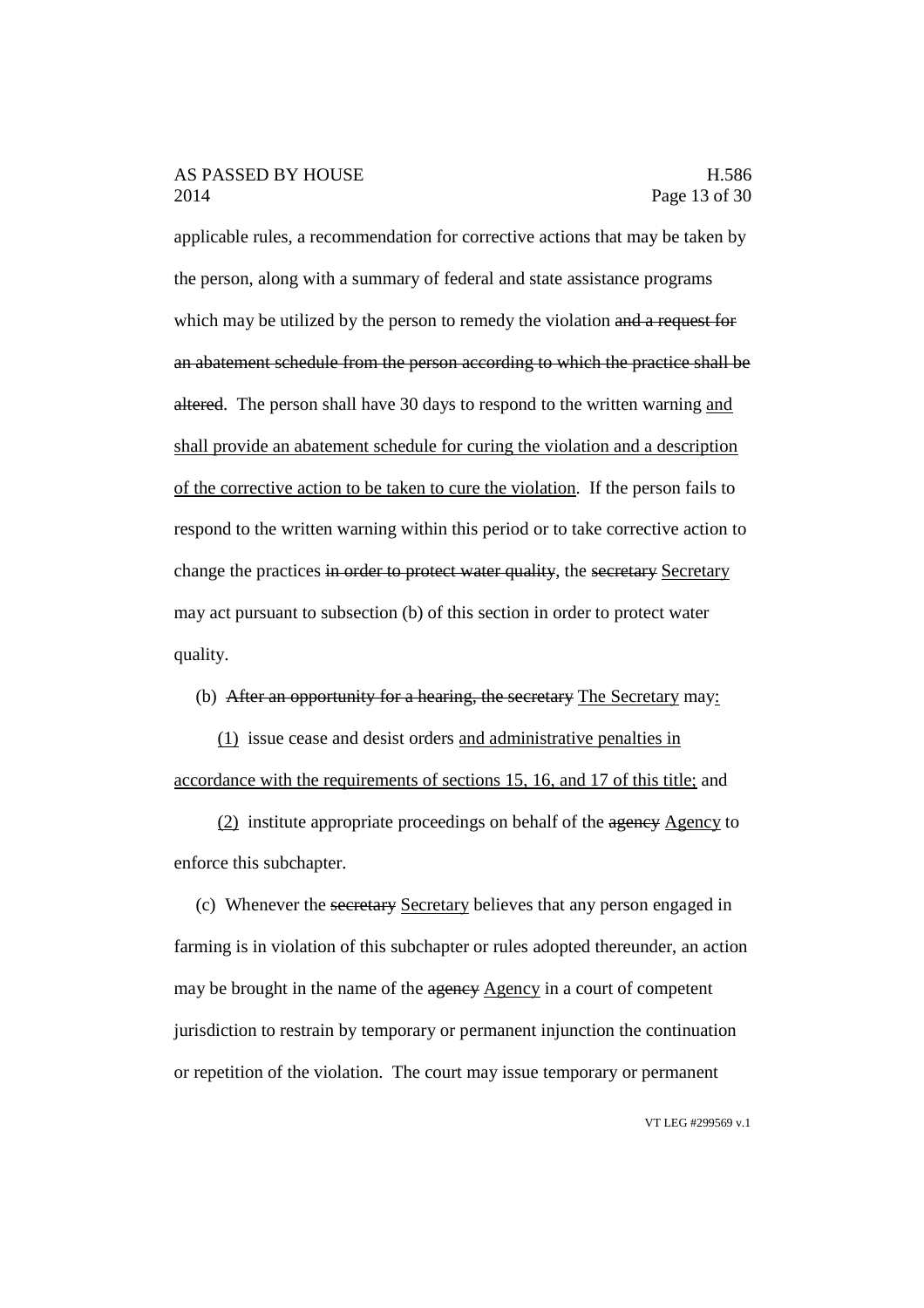injunctions, and other relief as may be necessary and appropriate to curtail any violations.

(d) The secretary may assess administrative penalties in accordance with sections 15, 16, and 17 of this title against any farmer who violates a cease and desist order or other order issued under subsection (b) of this section.

### [Repealed.]

(e) Any person subject to an enforcement order or an administrative penalty who is aggrieved by the final decision of the secretary Secretary may appeal to the superior court Superior Court within 30 days of the decision. The administrative judge may specially assign an environmental Environmental judge to superior court Superior Court for the purpose of hearing an appeal.

\* \* \* Agricultural Water Quality; Livestock Exclusion \* \* \*

Sec. 6. 6 V.S.A. chapter 215, subchapter 8 is added to read:

## Subchapter 8. Livestock Exclusion

#### § 4971. DEFINITIONS

As used in this subchapter:

(1) "Livestock" means cattle, sheep, goats, equines, fallow deer, red deer, American bison, swine, water buffalo, poultry, pheasant, Chukar partridge, Coturnix quail, camelids, ratites, and, as necessary, other animals designated by the Secretary by rule.

(2) "Waters" shall have the same meaning as in 10 V.S.A. § 1251(13).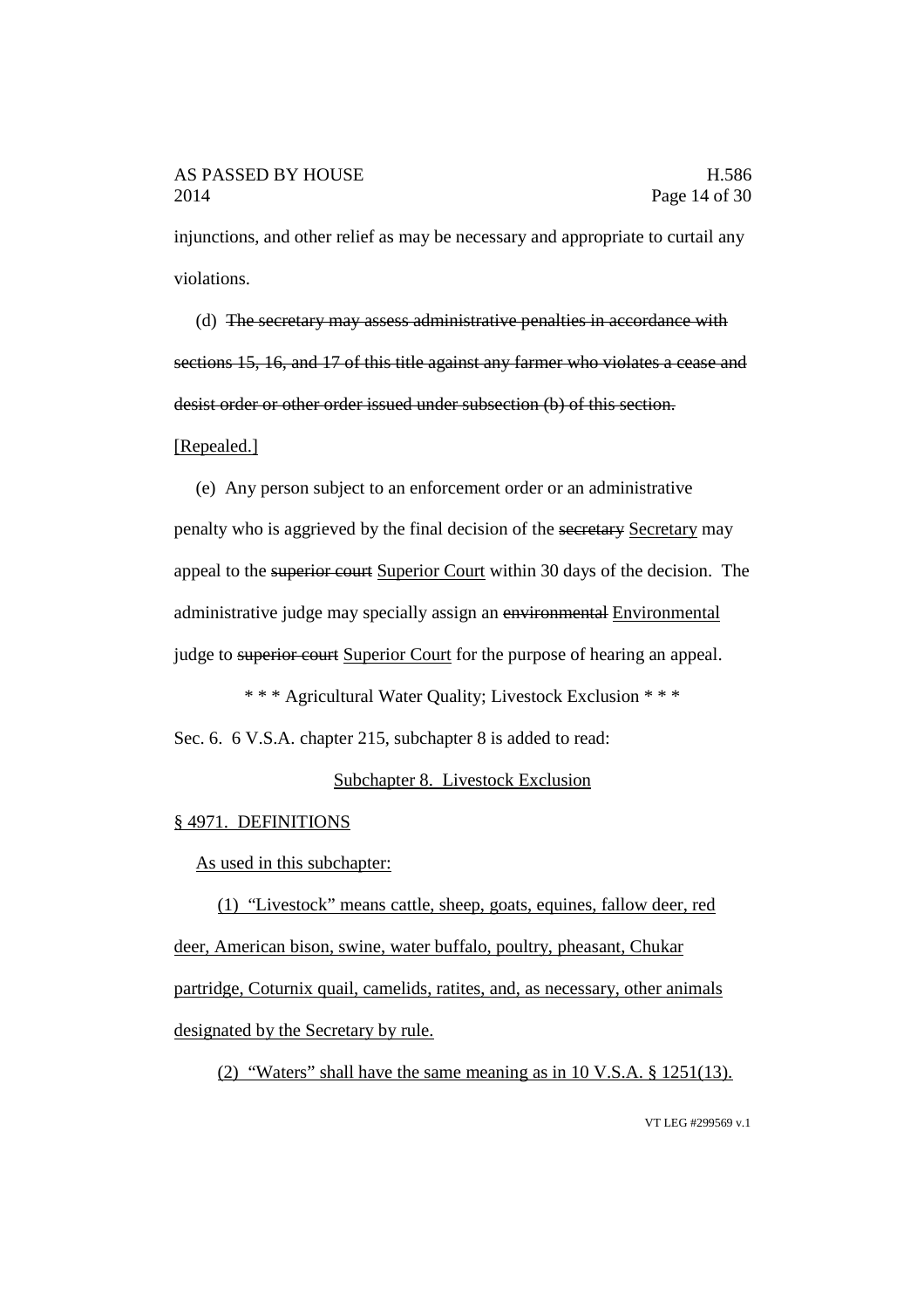### § 4972. PURPOSE

The purpose of this subchapter is to authorize the Secretary of Agriculture, Food and Markets to require exclusion of livestock from a water of the State where continued access to the water by livestock poses a high risk of violating the accepted agricultural practices.

### § 4973. LIVESTOCK EXCLUSION; PERMIT CONDITION

As a condition of a small farm certification, an animal waste permit, or a large farm permit issued under this chapter, the Secretary of Agriculture, Food and Markets may require exclusion of livestock from a water of the State where continued access to the water by livestock poses a high risk of violating the accepted agricultural practices.

\* \* \* Seasonal Exemption for Manure Application \* \* \*

Sec. 7. 6 V.S.A. § 4816 is added to read:

#### § 4816. SEASONAL APPLICATION OF MANURE

(a) Unless authorized under subsection (b) of this section, a person shall not apply manure to land in the State:

(1) between December 15 and April 1 of any calendar year; or

(2) between December 1 and December 15 and between April 1 and

April 30 of any calendar year when prohibited under subsection (c) of this section.

(b) Seasonal exemption.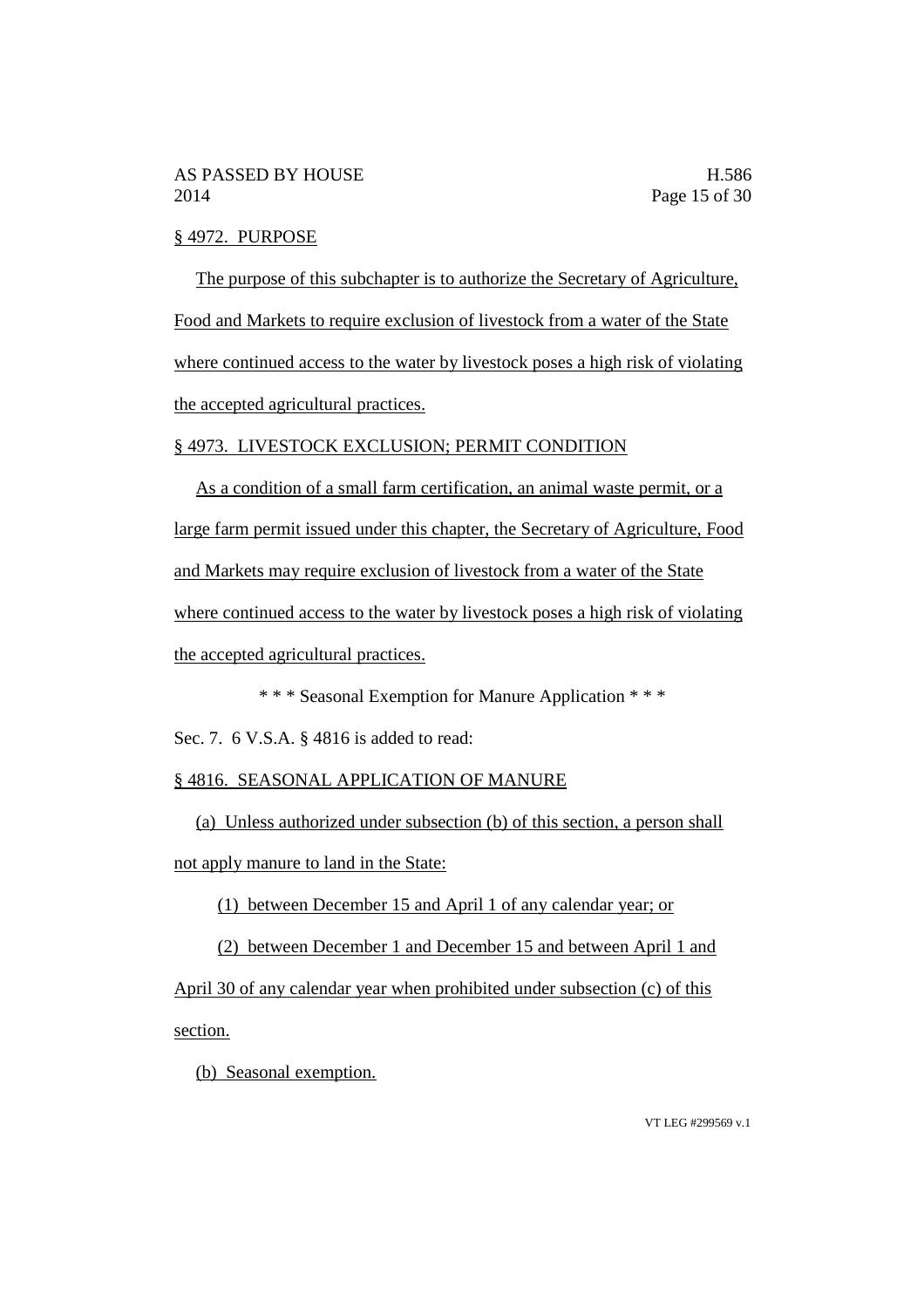(1) The Secretary of Agriculture, Food and Market may authorize an exemption to the prohibition on the application of manure to land in the State between December 15 and April 1 of any calendar year or during any period established under subsection (c) of this section when manure is prohibited from application. An exemption issued under this section may authorize land application of manure on a weekly, monthly, or seasonal basis or in authorized regions, areas, or fields in the State, provided that the requirements of subdivision (2) of this subsection are complied with.

(2) Any exemption issued under this subsection shall:

(A) prohibit application of manure:

(i) in areas with established channels of concentrated stormwater

runoff to surface waters, including ditches and ravines;

(ii) in nonharvested permanent vegetative buffers;

(iii) in a nonfarmed wetland, as that term is defined in 10 V.S.A.

 $§ 902(5);$ 

(iv) within 50 feet of a potable water supply, as that term is

defined in 10 V.S.A. § 1972(6);

(v) to fields exceeding tolerable soil loss; and

(vi) to saturated soils;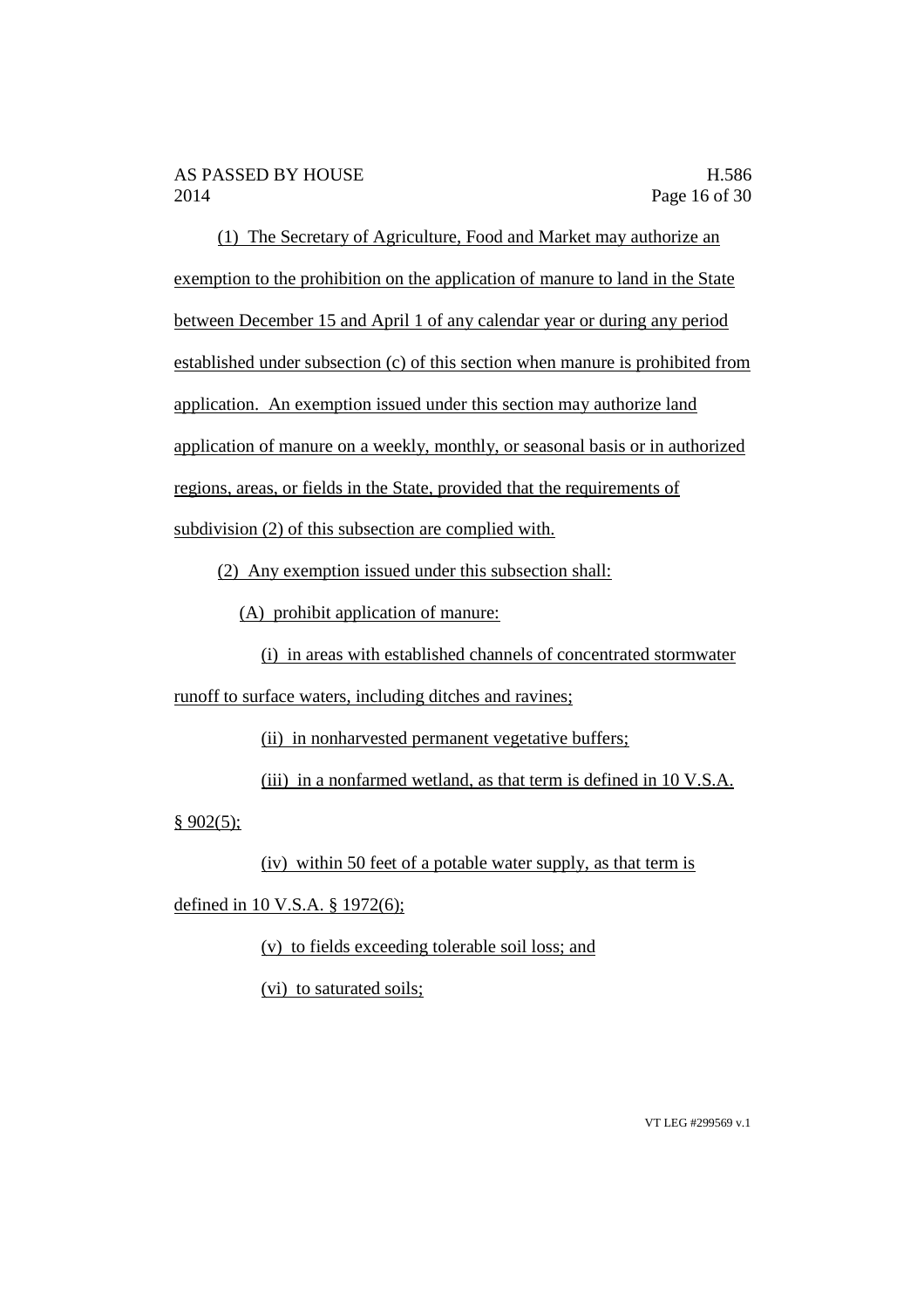(B) establish requirements for the application of manure when frozen or snow-covered soils prevent effective incorporation at the time of application;

(C) require manure to be applied according to a nutrient management plan; and

(D) establish the maximum tons of manure that may be applied per acre during any one application.

(c) Restriction on application. The Secretary of Agriculture, Food and Markets may by procedure prohibit the application of manure to land in the State between December 1 and December 15 and April 1 and April 30 of any calendar year when the Secretary determines that due to weather conditions, soil conditions, or other limitations, application of manure to land would pose a significant potential of discharge or runoff to State waters.

\* \* \* Agricultural Water Quality; Training \* \* \*

Sec. 8. 6 V.S.A. chapter 215, subchapter 9 is added to read:

Subchapter 9. Agricultural Water Quality Certification Training

# § 4981. AGRICULTURAL WATER QUALITY CERTIFICATION

# TRAINING; RULEMAKING

(a) The Secretary of Agriculture, Food and Markets shall adopt by procedure requirements for training classes or programs for owners or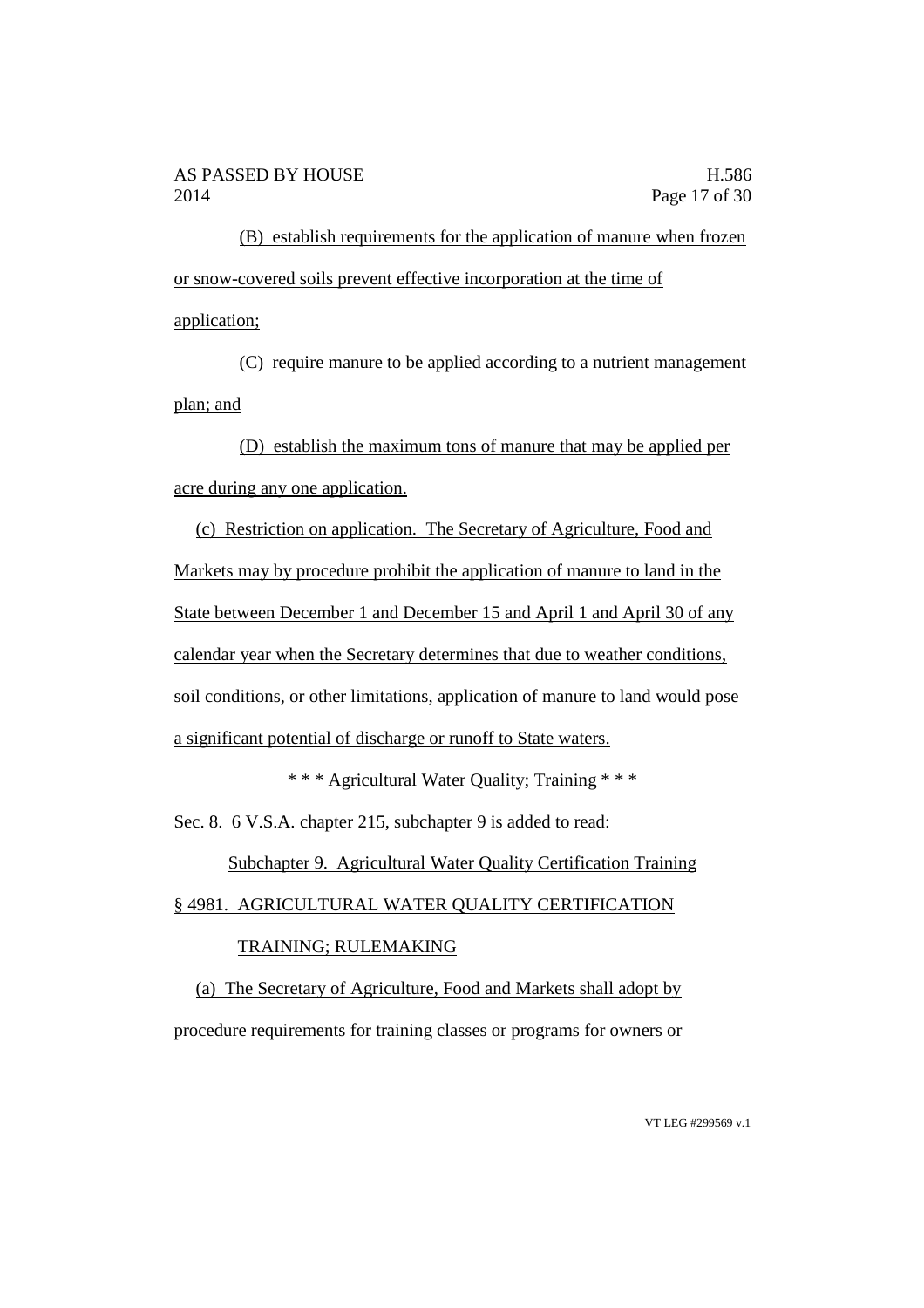operators of small farms, medium farms, or large farms certified or permitted under this chapter regarding:

(1) the prevention of discharges, as that term is defined in 10 V.S.A.

§ 1251(3); and

(2) the mitigation and management from farms of stormwater runoff, as that term is defined in 10 V.S.A. § 1264.

(b) Any training required by procedure under this section shall:

(1) address the existing statutory and regulatory requirements for

operation of a large, medium, or small farm in the State; and

(2) address the management practices and technical and financial

resources available to assist in compliance with statutory or regulatory

agricultural requirements.

\* \* \* Agricultural Water Quality;

Certification of Custom Applicators \* \* \*

Sec. 9. 6 V.S.A. chapter 215, subchapter 10 is added to read:

Subchapter 10. Certification of Custom Applicators of Manure,

Nutrients, or Sludge

§ 4987. DEFINITIONS

As used in this subchapter: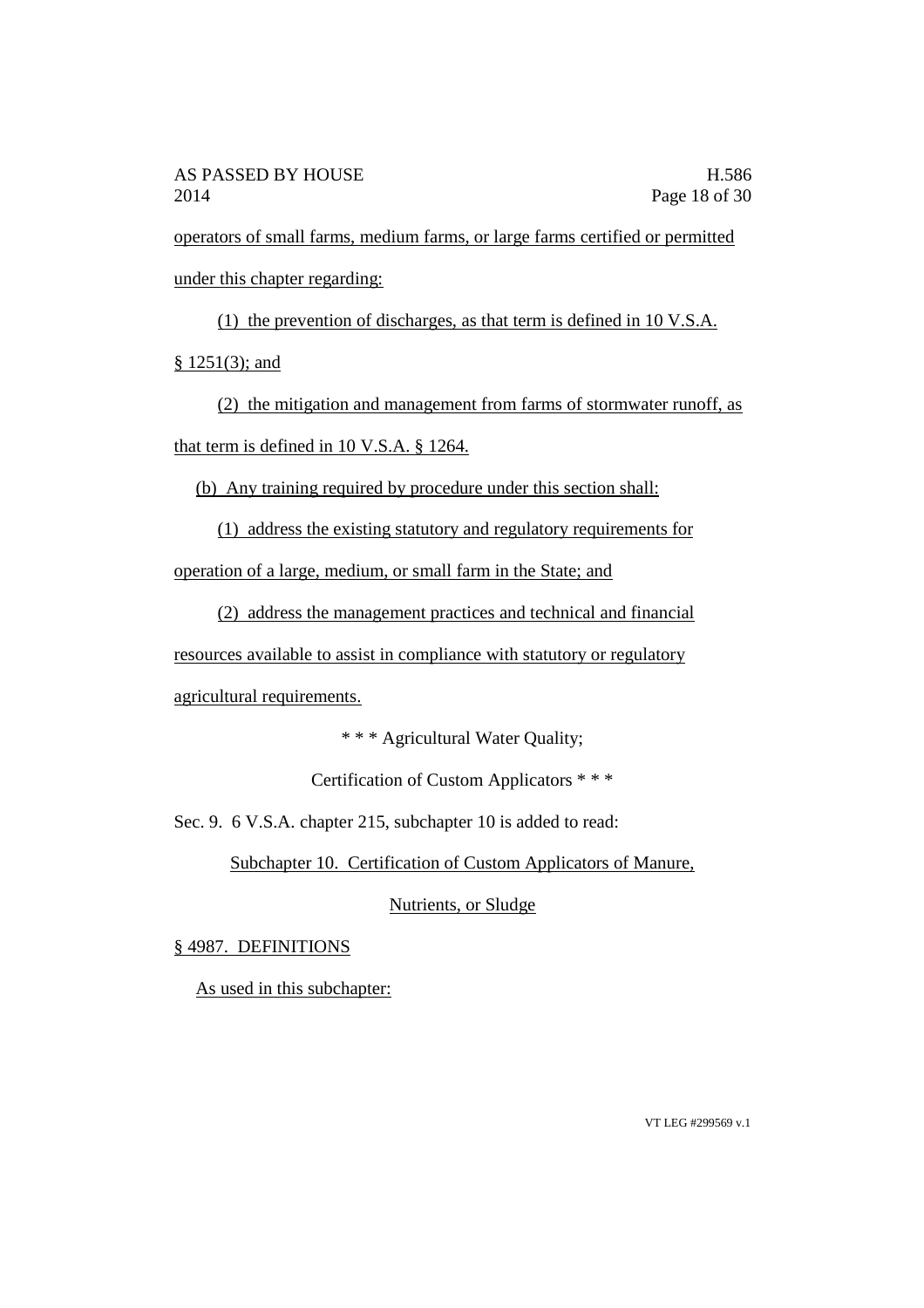(1) "Custom applicator" means a person who applies manure, nutrients, or sludge to land and who charges or collects other consideration for the service.

(2) "Manure" means livestock waste that may also contain bedding, spilled feed, water, or soil.

(3) "Seasonal employee" means a person who:

(A) works for a custom applicator for 20 weeks or fewer in a

calendar year; and

(B) works in a job scheduled to last 20 weeks or fewer.

(4) "Sludge" means any solid, semisolid, or liquid generated from a municipal, commercial, or industrial wastewater treatment plant or process, water supply treatment plant, air pollution control facility, or any other such waste having similar characteristics and effects.

# § 4988. CERTIFICATION OF CUSTOM APPLICATOR

(a) The Secretary of Agriculture, Food and Markets shall adopt by rule a process by which a custom applicator shall be certified to operate within the State. The certification process shall require a custom applicator to complete eight hours of training over each five-year period regarding:

(1) application methods or techniques to minimize the runoff of land-applied manure, nutrients, or sludge to waters of the State; and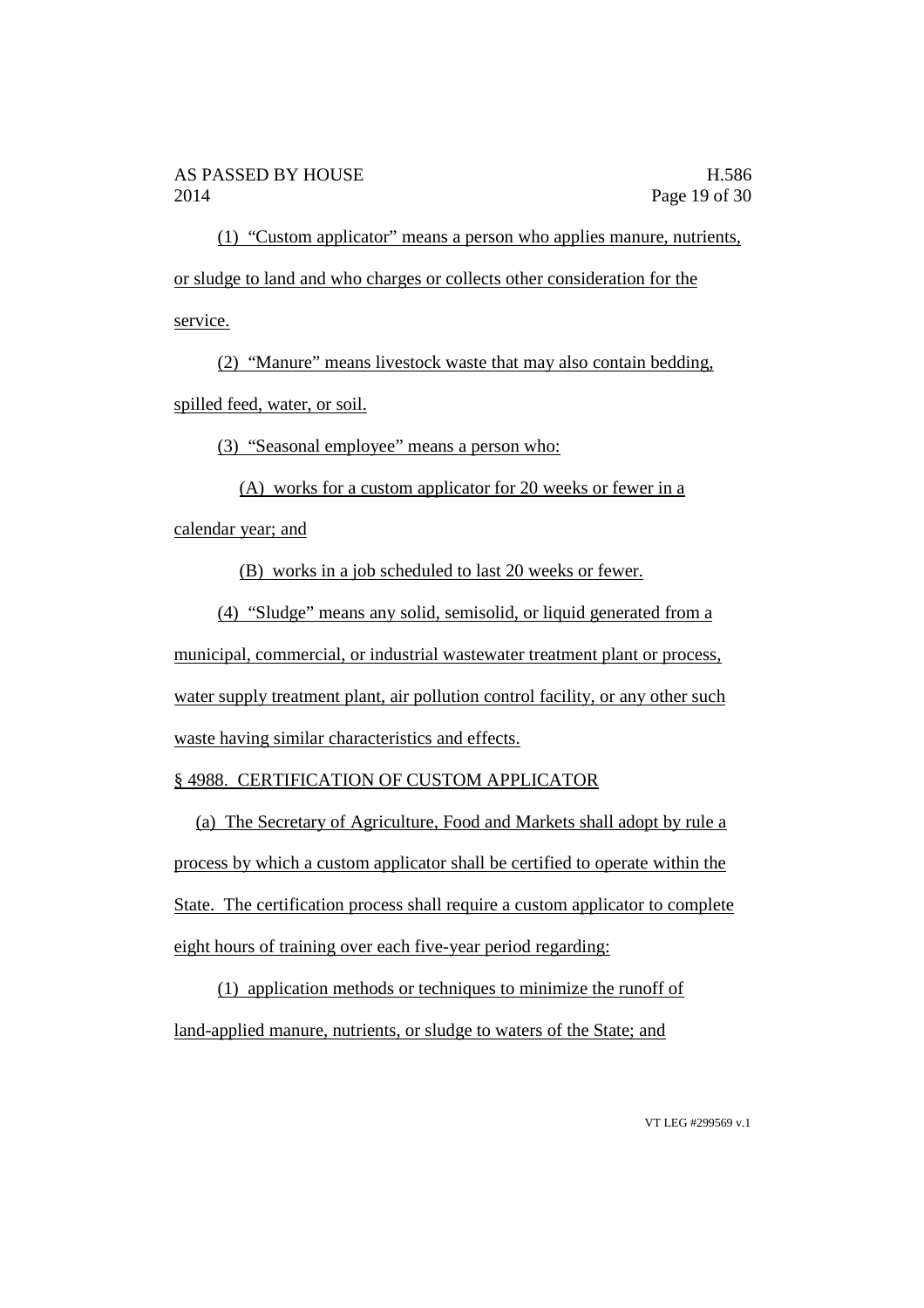(2) identification of weather or soil conditions that increase the risk of runoff of land-applied manure, nutrients, or sludge to waters of the State.

(b) A custom applicator shall not apply manure, nutrients, or sludge unless certified by the Secretary of Agriculture, Food and Markets.

(c) A custom applicator certified under this section may train seasonal employees in methods or techniques to minimize runoff to surface waters and to identify weather or soil conditions that increase the risk of runoff. A custom applicator that trains a seasonal employee under this subsection shall be liable for damages done and liabilities incurred by a seasonal employee who improperly applies manure, nutrients, or sludge.

(d) The requirements of this section shall not apply to an owner or operator of a farm applying manure, nutrients, or sludge to a field that he or she owns or controls.

\* \* \* Agricultural Stream Alteration \* \* \*

Sec. 9a. 6 V.S.A. § 4810a is added to read:

§ 4810a. AGRICULTURAL ACTIVITIES; STREAMS

(a) As used in this section:

(1) "Instream material" means:

(A) all gradations of sediment from silt to boulders;

(B) ledge rock; or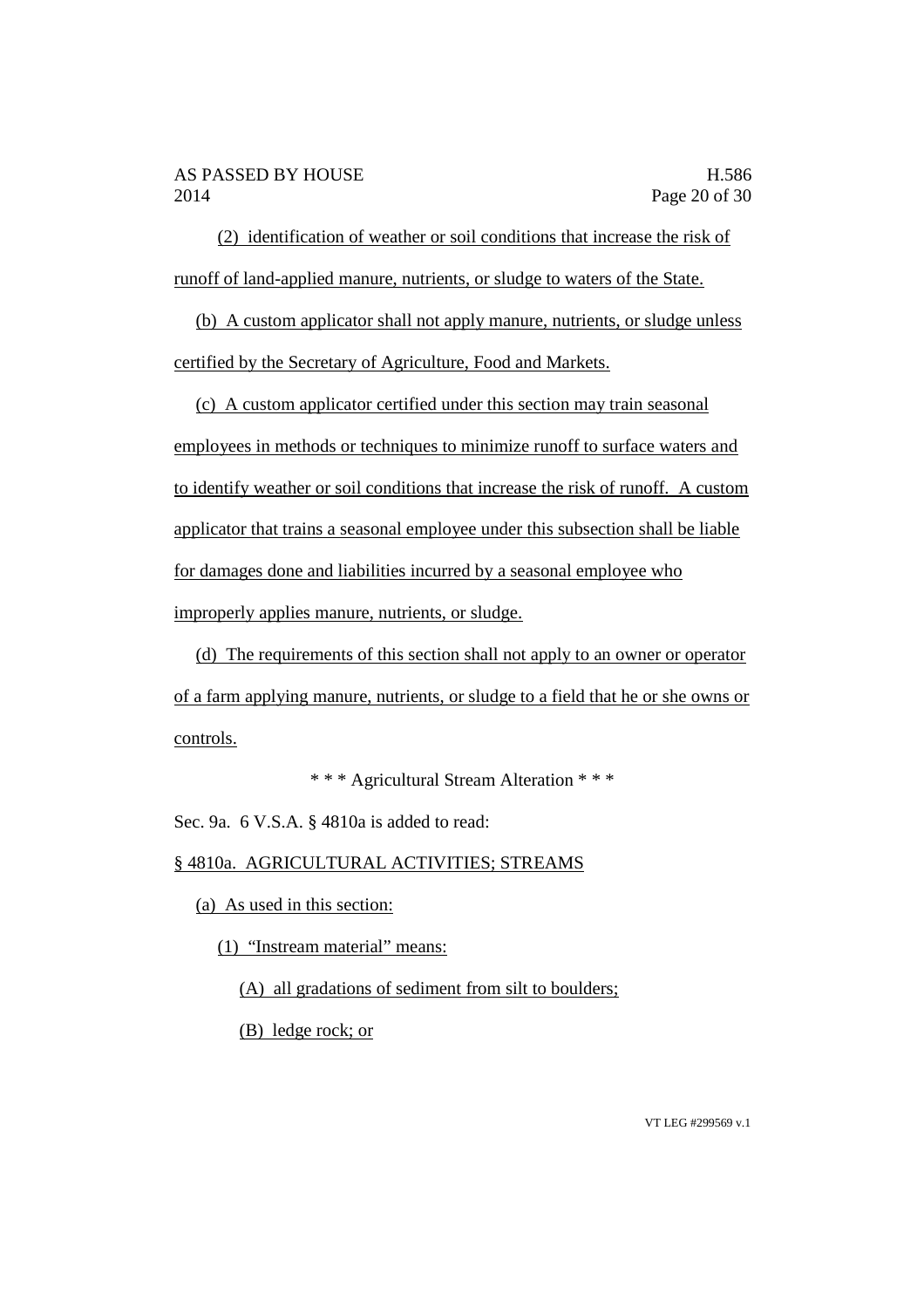(C) large woody debris in the bed of a perennial stream or within the banks of a perennial stream.

(2) "Intermittent stream" means any stream or stream segment of significant length that is not a perennial stream.

(3) "Large woody debris" means any piece of wood within a perennial stream with a diameter of 10 or more inches and a length of 10 or more feet that is detached from the soil where it grew.

(4) "Perennial stream" means a stream or portion, segment, or reach of a stream, generally exceeding 0.5 square miles in watershed size, in which surface flows are not frequently or consistently interrupted during normal seasonal low flow periods. Perennial streams that begin flowing subsurface during low flow periods, due to natural geologic conditions, remain defined as perennial. "Perennial stream" shall not mean standing waters in wetlands, lakes, and ponds.

(5) "Secretary" means the Secretary of Agriculture, Food and Markets.

(6) "Stream" means a current of water that flows at any time at a rate of

less than 1.5 cubic feet per second and exhibits evidence of sediment transport. A stream shall include the full length and width, including the bed and banks of any watercourse, including rivers, streams, creeks, brooks, and branches, which experience perennial flow. "Stream" shall not include swales, roadside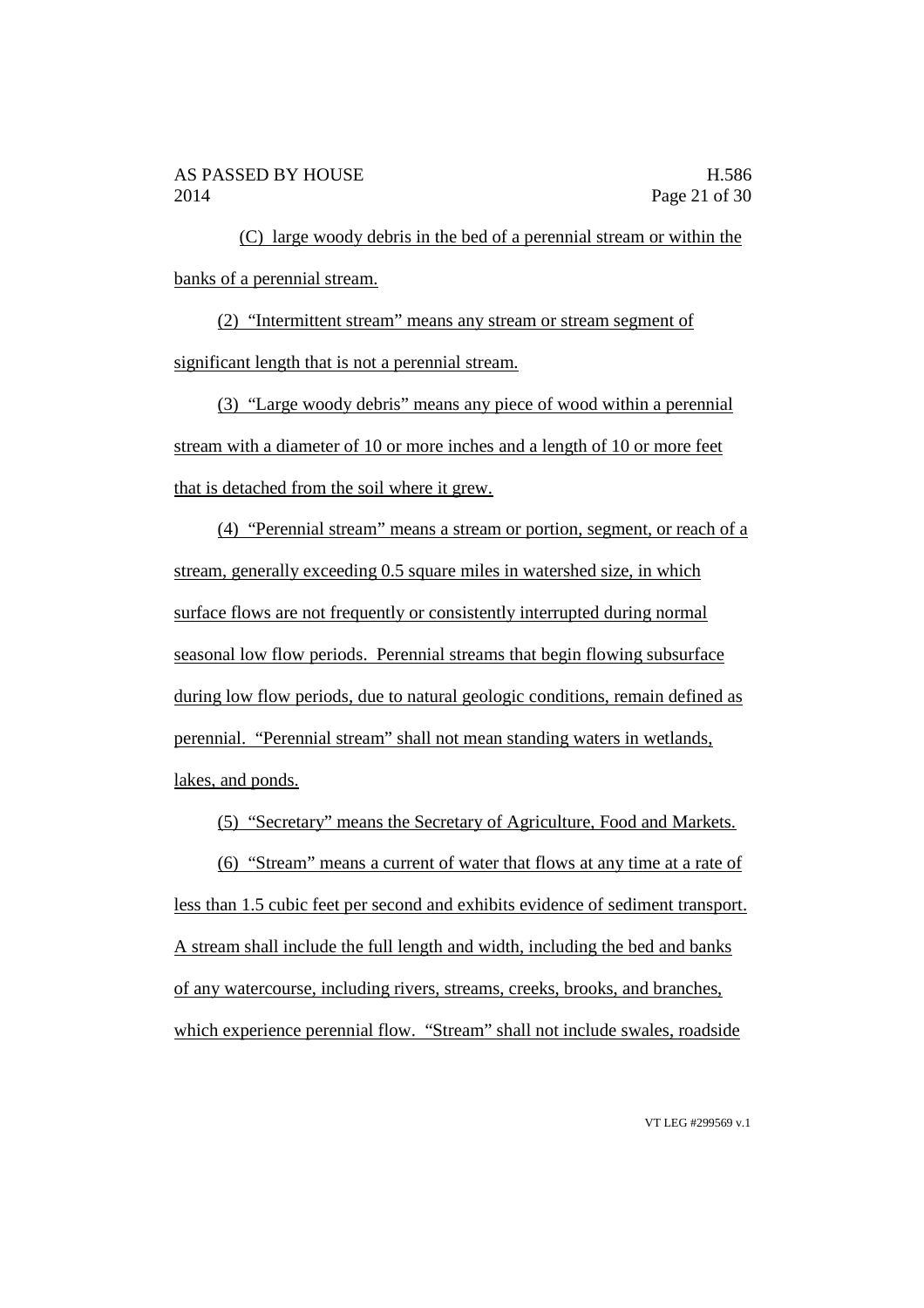ditches, or ditches or other constructed channels primarily associated with land drainage or water conveyance through or around private infrastructure.

(b) The Secretary shall amend the accepted agricultural practices to include requirements for agricultural activities that alter or impact streams in the State. The accepted agricultural practices for stream activities shall:

(1) prohibit the discharge or deposit of manure, milk house waste, compost, or other waste in a stream; and

(2) require authorization from the Secretary, prior to any change, alteration, or modification of the course, current, or cross section of a perennial stream in this State either by movement, fill, or excavation of 10 cubic yards or more of instream material in any year.

(c) The Secretary shall authorize an agricultural activity that alters or impacts streams in the State if the activity:

(1) will not adversely affect the public safety by increasing flood or fluvial erosion hazards;

(2) will not significantly damage fish life or wildlife;

(3) will not significantly damage the rights of riparian owners; and

(4) in case of any waters designated as outstanding resource waters, will not adversely affect the values sought to be protected by designation.

(d) Prior to issuing an authorization under subdivision (b)(2) of this section, the Secretary shall consult with the Secretary of Natural Resources regarding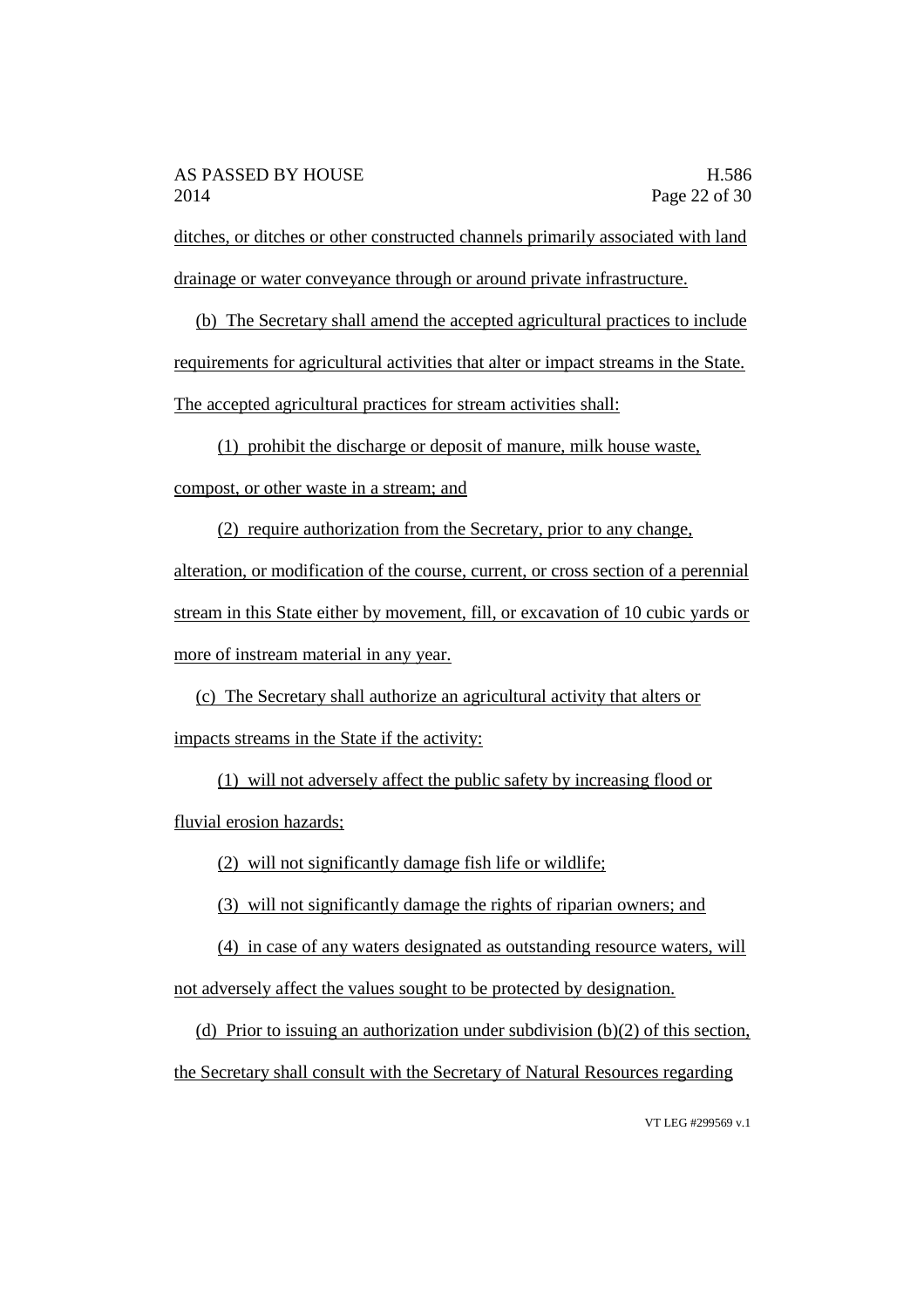appropriate management measures to be used in conducting any authorized activity.

Sec. 9b. [Deleted]

\* \* \* Stormwater Management \* \* \*

Sec. 10. 10 V.S.A. § 1264 is amended to read:

§ 1264. STORMWATER MANAGEMENT

\* \* \*

(b) The secretary Secretary shall prepare a plan for the management of collected stormwater runoff found by the secretary Secretary to be deleterious to receiving waters. The plan shall recognize that the runoff of stormwater is different from the discharge of sanitary and industrial wastes because of the influence of natural events of stormwater runoff, the variations in characteristics of those runoffs, and the increased stream flows and natural degradation of the receiving water quality at the time of discharge. The plan shall be cost effective and designed to minimize any adverse impact of stormwater runoff to waters of the state State. By no later than February 1, 2001, the secretary Secretary shall prepare an enhanced stormwater management program and report on the content of that program to the house committees on fish, wildlife and water resources and on natural resources and energy and to the senate committee on natural resources and energy House Committees on Fish, Wildlife and Water Resources and on Natural Resources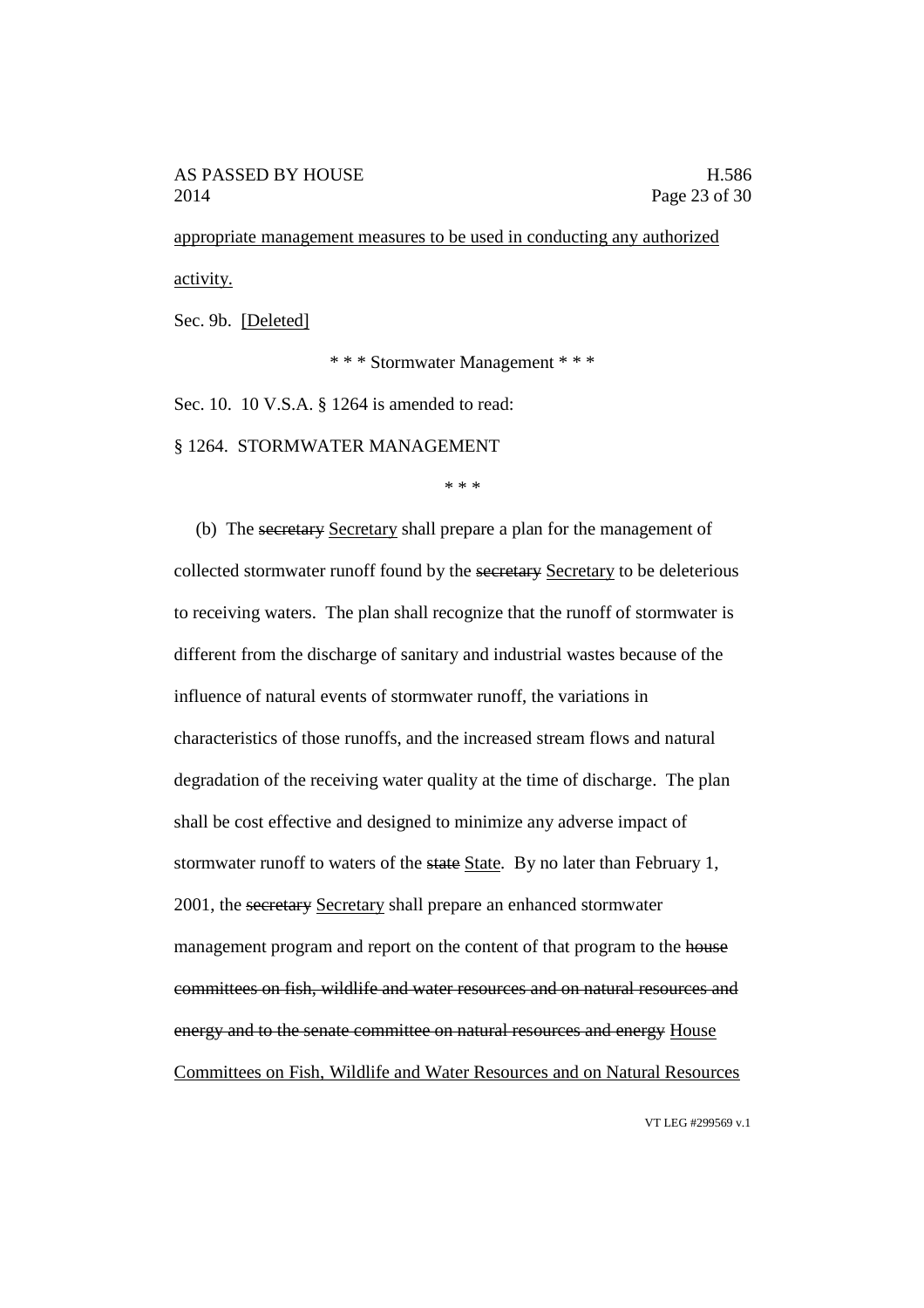and Energy and to the Senate Committee on Natural Resources and Energy. In developing the program, the secretary Secretary shall consult with the board, affected municipalities, regional entities, other state State and federal agencies, and members of the public. The secretary Secretary shall be responsible for implementation of the program. The secretary's Secretary's stormwater management program shall include, at a minimum, provisions that:

\* \* \*

(12) Encourage municipal governments to utilize existing regulatory and planning authority to implement improved stormwater management by providing technical assistance, training, research and coordination with respect to stormwater management technology, and by preparing and distributing a model local stormwater management ordinance or bylaw. The Secretary annually shall provide municipalities with outreach and education through published materials or training courses regarding the environmental and municipal benefits of adoption of a local stormwater management ordinance or bylaw. The stream alteration training and education activities required under subsection 1023(d) of this title and any education and outreach conducted under this subdivision (12) shall inform municipalities of model stormwater management ordinances or bylaws that are available in the State.

\* \* \*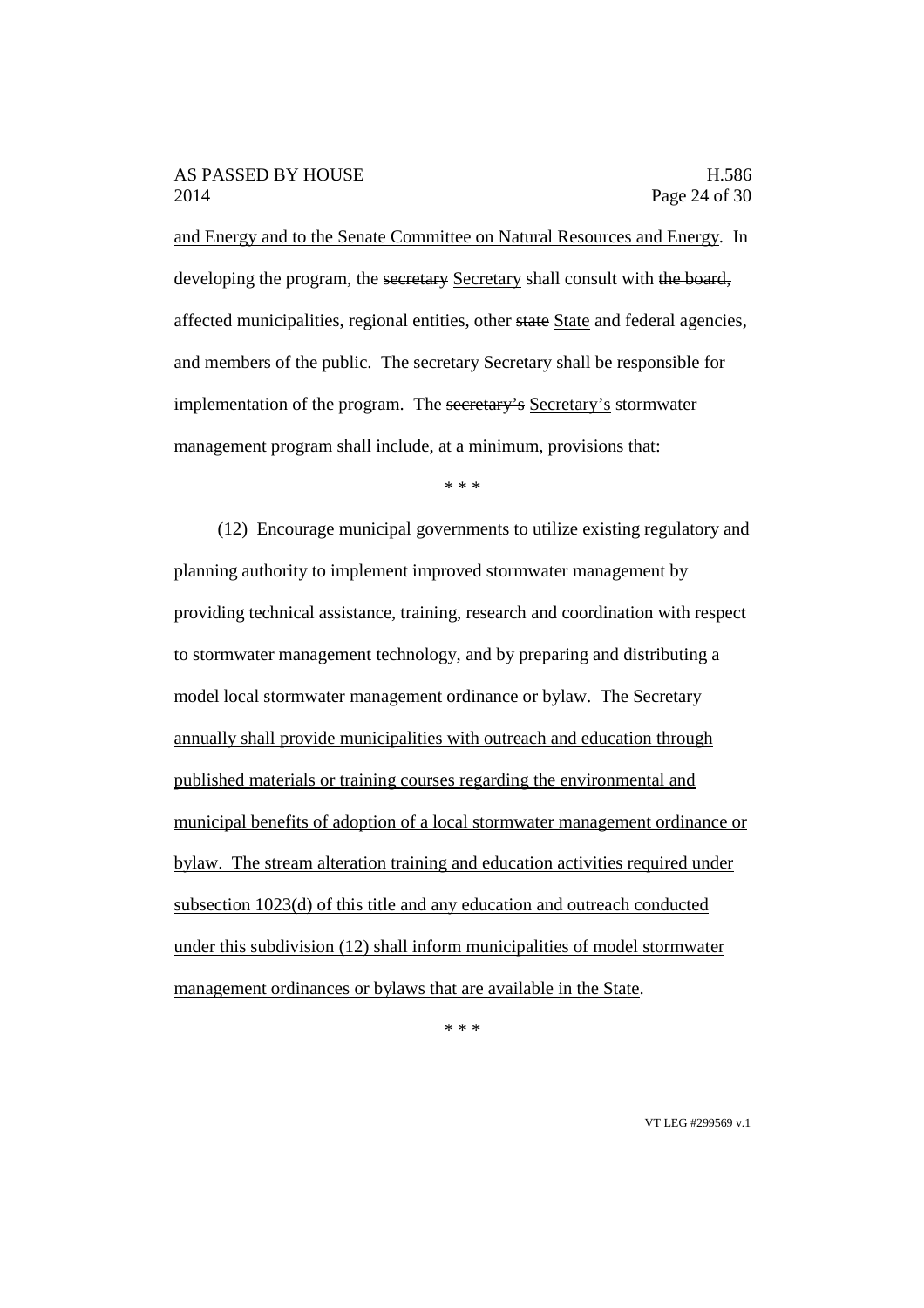\* \* \* Water Quality Data Coordination \* \* \*

Sec. 11. 10 V.S.A. § 1284 is added to read:

## § 1284. WATER QUALITY DATA COORDINATION

(a) To facilitate attainment or accomplishment of the purposes of this

chapter, the Secretary shall coordinate and assess all available data and science regarding the quality of the waters of the State, including:

(1) light detection and ranging information data (LIDAR) identifying

water quality issues;

(2) stream gauge data;

(3) stream mapping, including fluvial erosion hazard maps;

(4) water quality monitoring or sampling data;

(5) cumulative stressors on watershed, such as the frequency an activity

is conducted within a watershed or the number of stormwater or other permits

issued in a watershed; and

(6) any other data available to the Secretary.

(b) After coordination of the data required under subsection (a) of this

section, the Secretary shall:

(1) assess where additional data are needed and the best methods for

collection of such data;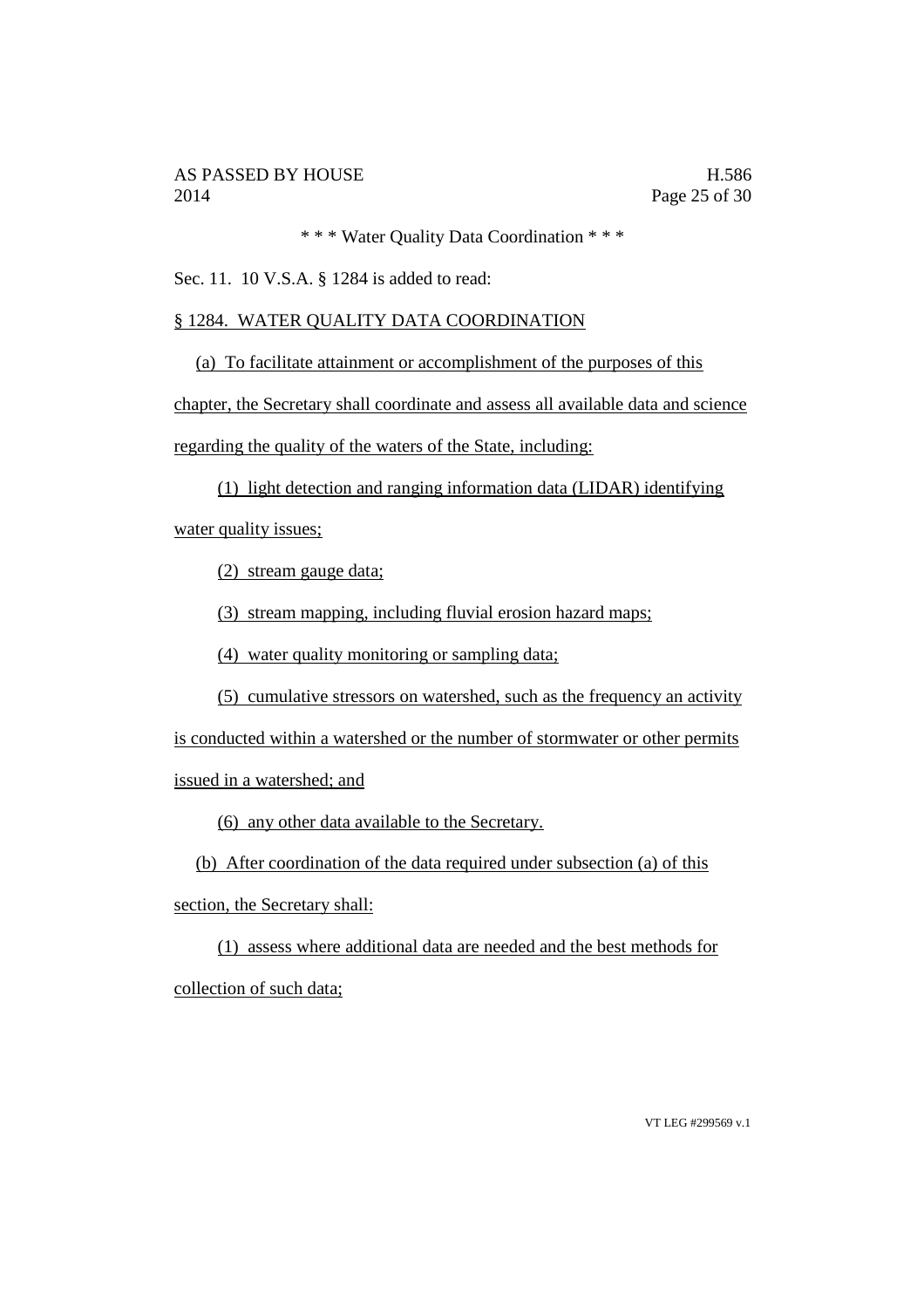(2) identify and map on a regional basis areas of the State that are significant contributors to water quality problems or are in critical need of water quality remediation or response.

(c) The Secretary shall post all data compiled under this section on the website of the Agency of Natural Resources.

\* \* \* Shoreland Contractor Certification \* \* \*

Sec. 12. VOLUNTARY SHORELAND EROSION CONTROL

CERTIFICATION PROGRAM

(a) Definitions. As used in this section:

(1) "Impervious surface" shall have the same meaning as in 10 V.S.A. § 1264.

(2) "Lake" means a body of standing water, including a pond or a reservoir, which may have natural or artificial water level control. Private ponds shall not be considered lakes.

(3) "Mean water level" means the mean water level of a lake as defined in the Mean Water Level Rules of the Agency of Natural Resources adopted under 29 V.S.A. § 410.

(4) "Shoreland area" means all land located within 250 feet of the mean water level of a lake that is greater than 10 acres in surface area.

(b) Voluntary certification. The Agency of Natural Resources, in consultation with the Associated General Contractors of Vermont, shall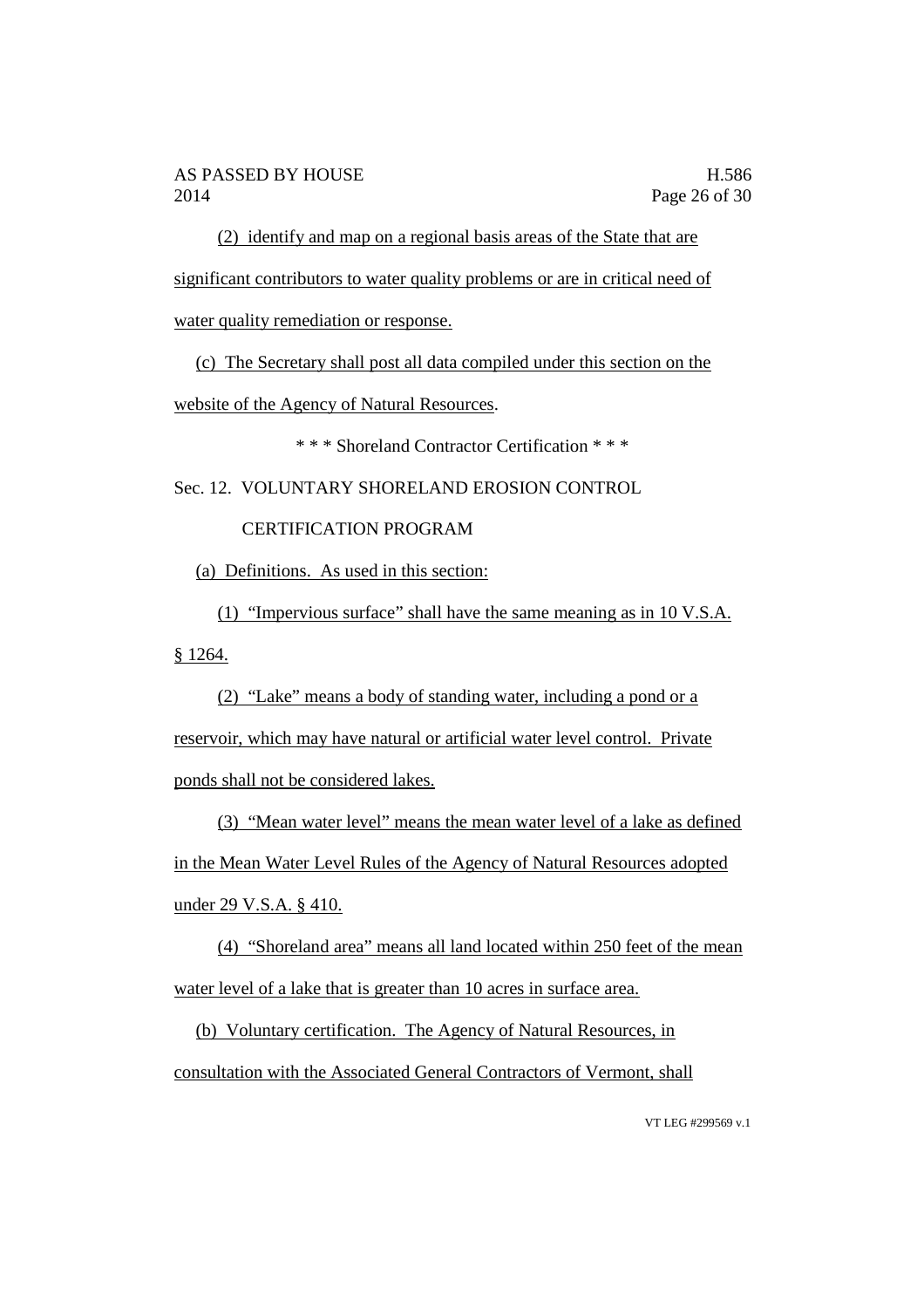develop an optional shoreland erosion control certification program. The program shall include training related to the disturbance of soil, clearance of vegetation, and construction of impervious surfaces of more than 1,000 square feet in a shoreland area. The voluntary certification program shall end after three years of operation.

(c) Report. After two years of operation of the certification program, the Agency of Natural Resources shall report to the House and Senate Committees on Natural Resources and Energy and the House Committee on Fish, Wildlife and Water Resources regarding the voluntary shoreland erosion control certification program created in subsection (b) of this section. The report shall include:

(1) a general summary of the program's success, including an overview of shoreland projects constructed by certified persons;

(2) the number of persons certified under the certification program;

(3) a recommendation of whether the State should continue the voluntary certification program, including whether to make the program mandatory; and

(4) any other recommendations for improving the program.

(d) The requirements of this section shall not apply to the owner or operator of a farm conducting agricultural activities on the farm that comply with the rules adopted by the Secretary of Agriculture, Food and Markets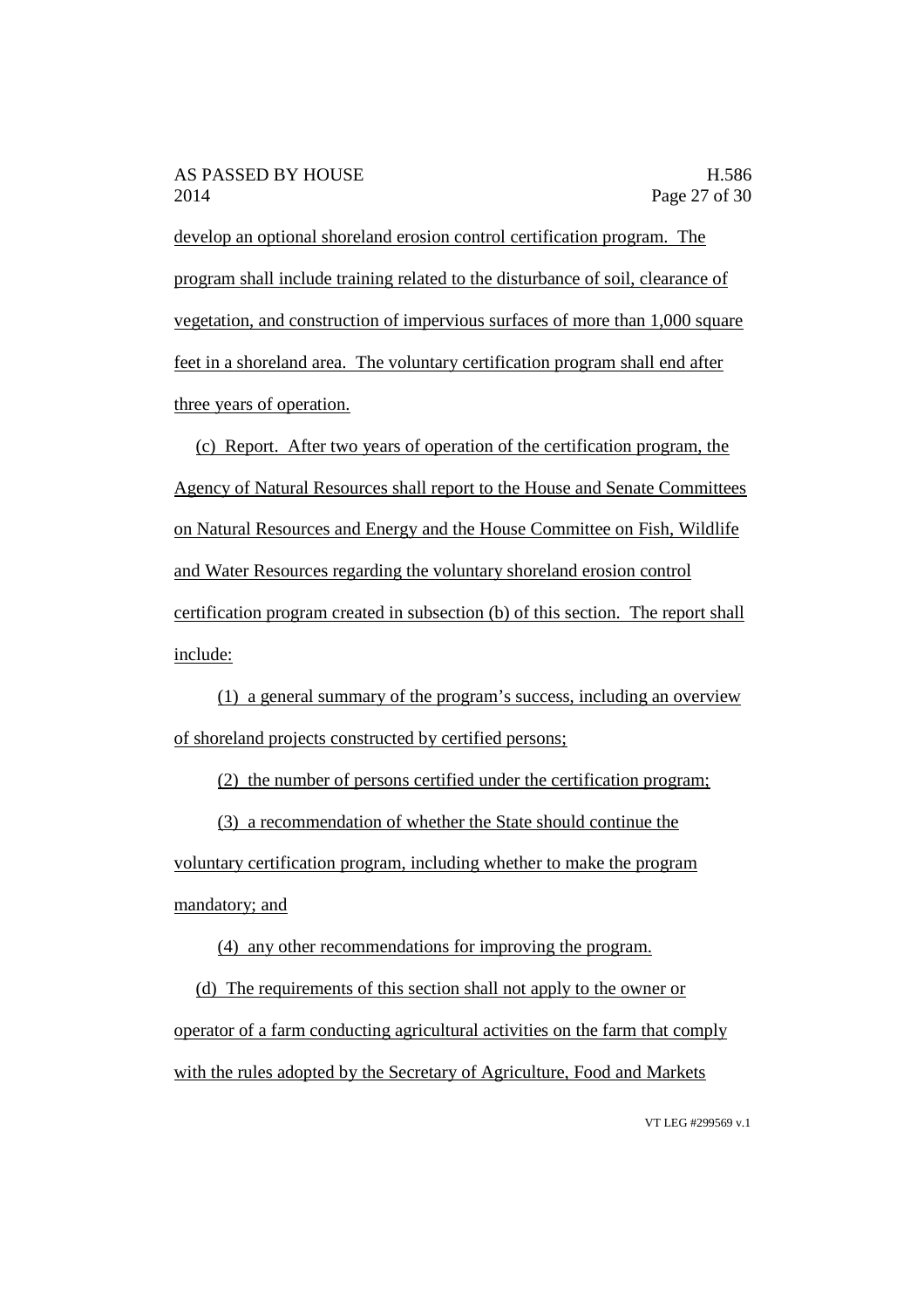under 6 V.S.A. chapter 215, regarding agricultural water quality, including accepted agricultural practices, best management practices, animal waste permits, and large farm permits. The requirements of this section shall apply to a person, other than an employee of the owner or operator of the farm, who charges for the service of tillage, harvesting, or other agricultural activity that disturbs soil, clears vegetation, or constructs impervious surface of more than 500 square feet in a shoreland area.

Sec. 13. [Deleted]

Sec. 14. [Deleted]

Sec. 15. [Deleted]

\* \* \* Water Quality Restoration; Financing Report \* \* \*

Sec. 16. AGENCY OF NATURAL RESOURCES REPORT ON WATER

## QUALITY FINANCING

On or before January 15, 2015, the Secretary of Natural Resources, after consultation with the Joint Fiscal Office, the Secretary of Agriculture, Food and Markets, and the Secretary of Transportation, shall submit to the Senate and House Committees on Natural Resources and Energy, the House Committee on Fish, Wildlife and Water Resources, the House Committee on Ways and Means, the Senate Committee on Finance, and the Senate and House Committees on Appropriations a report that provides recommendations for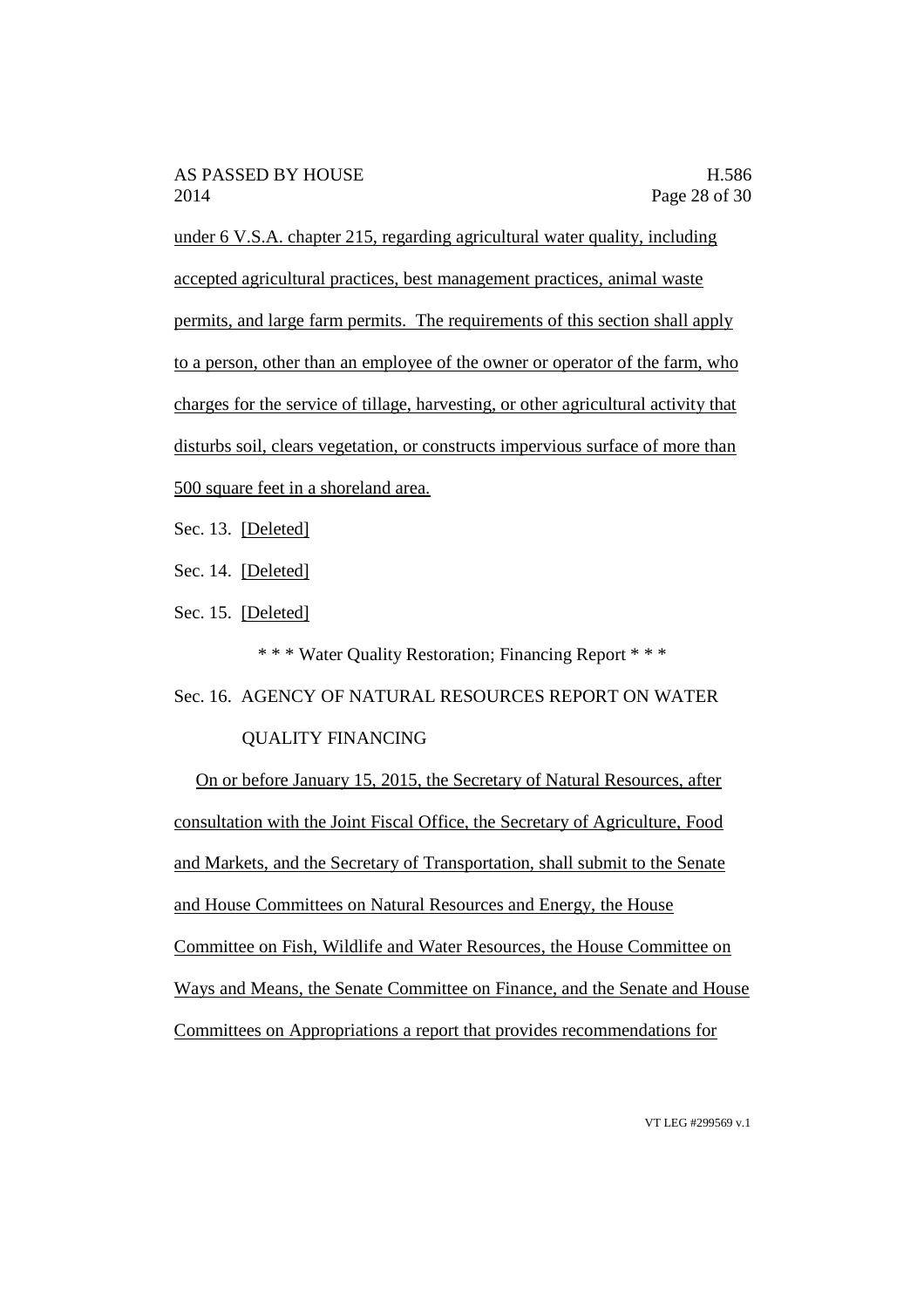establishing financing mechanisms for the requirements of this act and other State actions to improve the quality of State waters. The report shall include:

(1) a summary of the anticipated costs for each agency to implement the requirements of this act;

(2) a summary and analysis of existing State tax expenditures that affect State water quality;

(3) a recommendation for a financing mechanism that assesses property owners in the State based on the property's impact on water quality;

(4) at least two alternative financing mechanisms in addition to the recommendation under subdivision (3) of this section, which may include a recommendation for an excise tax;

(5) a summary of how each recommended financing mechanism would be implemented, including administration and enforcement; and

(6) an estimated amount of revenue that each recommended financing proposal would generate.

Sec. 17. [Deleted]

Sec. 18. [Deleted]

Sec. 19. [Deleted]

Sec. 20. [Deleted]

Sec. 21. [Deleted]

Sec. 22. [Deleted]